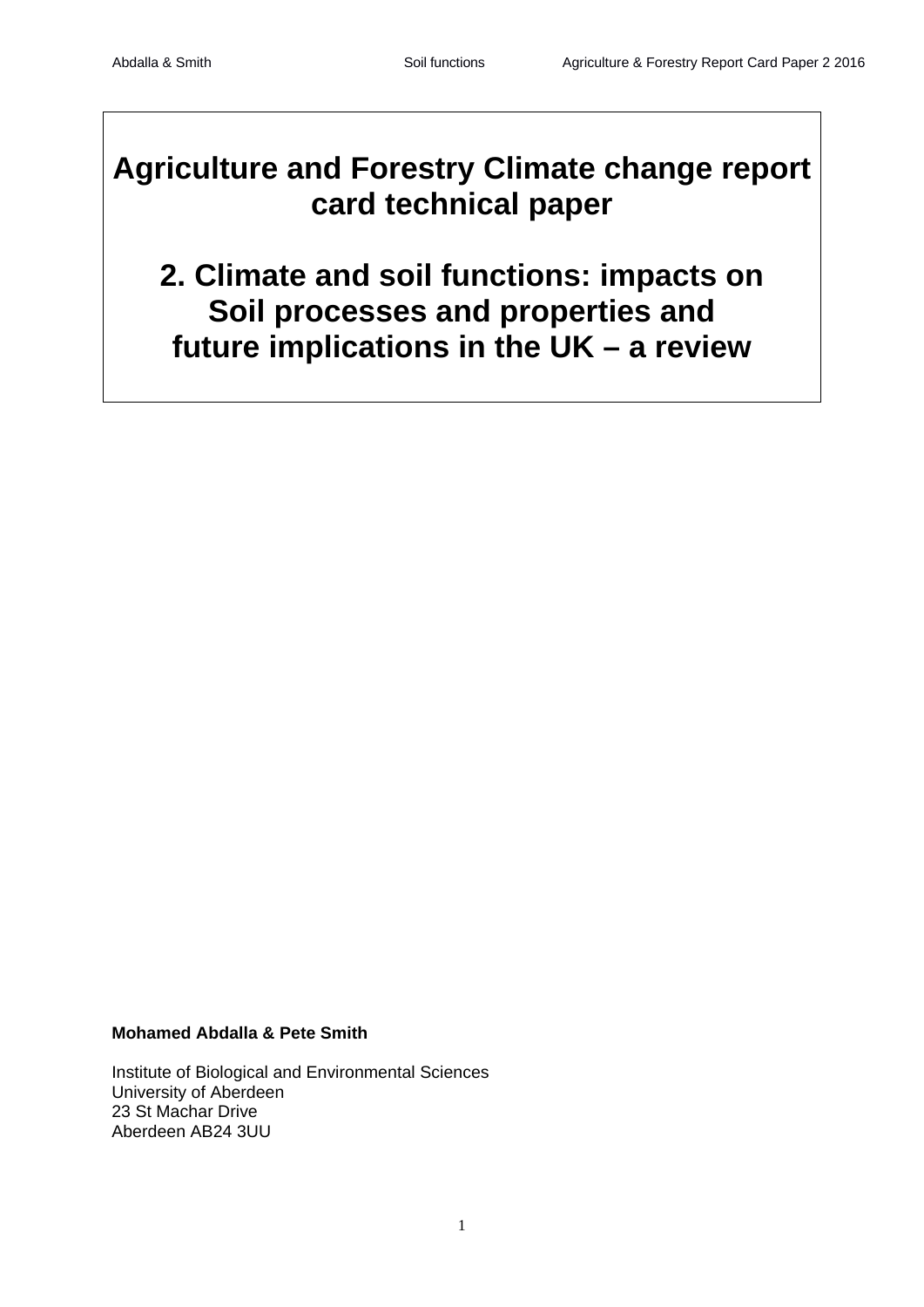# **Summary**

Current climate

- Soil erosion is an obvious problem in the UK, especially in England and Wales (High confidence).
- Nitrate leaching to the groundwater is high in some localities (High confidence).
- Ammonia emission in the UK is decreasing (Medium confidence).
- Land management reduce greenhouse gas emissions and sequester SOC (GHG) (Low confidence).

What could happen under climate change?

- Climate change will substantially impact many soil processes and consequently, influence a number of soil properties such as structure (Low confidence), trafficability/ workability (Medium confidence), pH (Medium confidence), fertility (Medium confidence) and biota (High confidence).
- Climate change will increase soil erosion (High confidence) and nitrate leaching (High confidence).
- The influence of climate change on soils depends on the size of future changes in climate and on the interaction between the influences of different parameters (Medium confidence).
- Climate change will generally increase GHG emissions (Low confidence) from soils but net primary productivity (NPP) is also expected to increase (Medium confidence).
- Future SOC stock will be determined by the balance between carbon (C) losses from decomposition and C gains from higher plant productivity (Medium confidence).
- SOC stock will significantly be affected by climate-induced changes in land use and management (Medium confidence).
- To increase C sequestration and NPP, and to decrease C flux under climate change, suitable land use and management practices that are resilient to new climatic regimes should be adopted (Medium confidence).

# **Introduction**

Soils are the foundations on which all terrestrial ecosystems function. They influence water, vegetation and biogeochemical cycling (Rounsevell et al., 1999). Soil chemical and biological processes are controlled by a complex set of factors (Jenny, 1941) but most importantly by the balance between soil temperature and soil moisture. Temperature is key factor that can control many terrestrial biogeochemical processes, including litter (Hobbie, 1996) and soil organic matter (SOM) decomposition, N mineralization and nitrification (MacDonald et al., 1995), denitrification (Abdalla et al., 2009), respiration (Kirschbaum et al., 1995; Christensen et al., 1997; Davidson and Janssens, 2006), CH<sub>4</sub> emissions (Johnson et al., 1996) and plant nutrient uptake (BassiriRad, 2000).

Climate change, due to anthropogenic greenhouse gas (GHG) emissions (IPCC, 2013), is expected to influence soil functions and properties. For the UK, future climate change projections suggest that the mean temperature will increase by 2.4 to  $4^{\circ}$ C by the year 2080, the maximum and minimum temperature for the winter and summer will increase, and extreme weather events will become more frequent and more severe. Further, summers are expected to be drier and the winter will be wetter, and sea level will rise (UKCP09; Murphy et al., 2009). These changes in temperature and precipitation, in addition to higher atmospheric  $CO<sub>2</sub>$  concentrations under climate change, will have substantial impacts on soil functions. Nutrient release from SOM by mineralisation is expected to increase due to higher temperatures (Fang et al., 2005).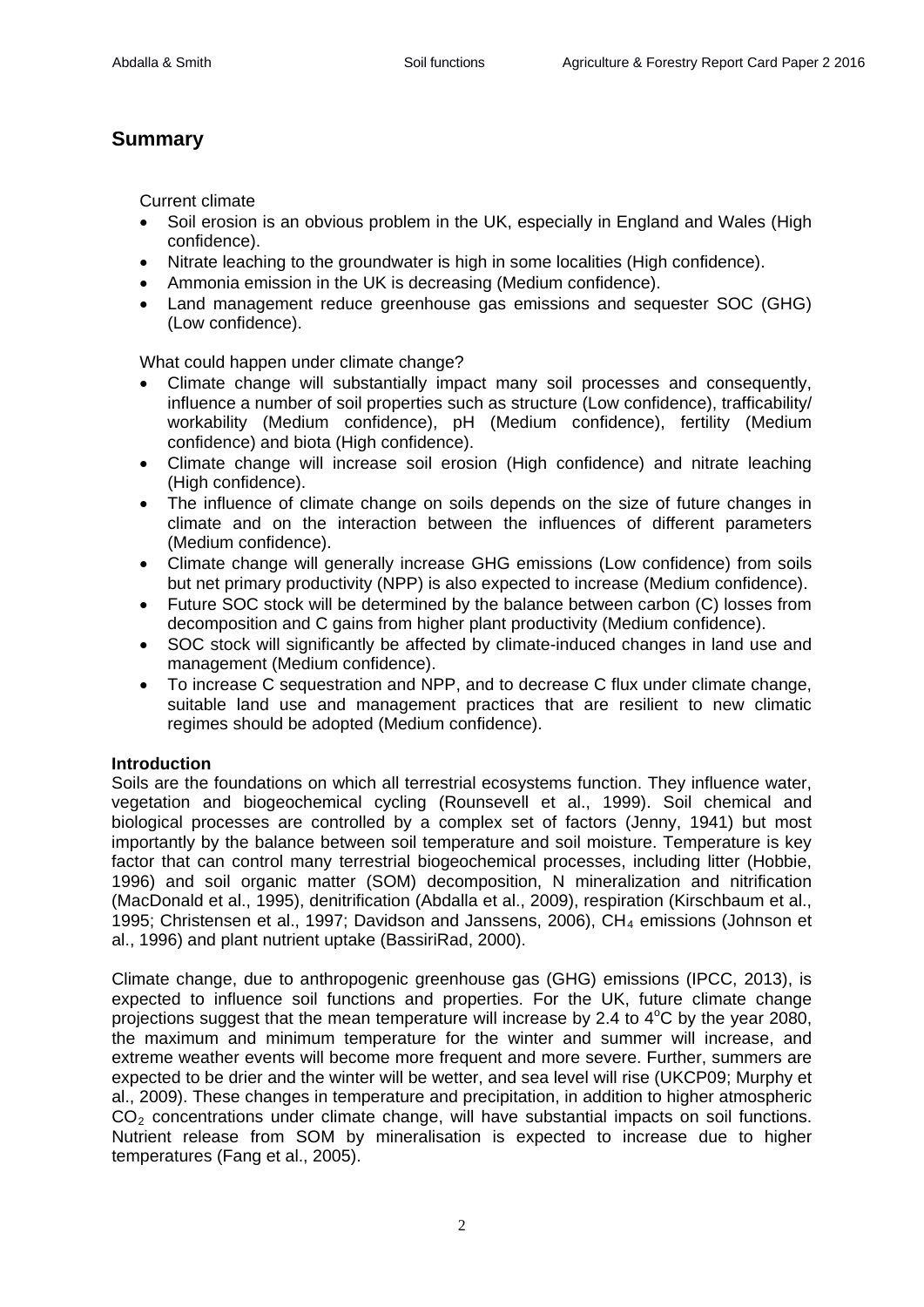Nevertheless, as atmospheric  $CO<sub>2</sub>$  concentration and air temperatures increase, soils could lose C to the atmosphere in the form of GHG emissions, resulting in positive feedback that could increase temperature further (Brevik, 2013). Likewise, rainfall affects a number of soil forming processes such as organic matter (OM) turnover, leaching (Stuart et al., 2007) and erosion (McHugh, 2007). Increased winter rainfall due to climate change will increase annual atmospheric N deposition which is currently range from 20 to 30 kg N ha<sup>-1</sup> (Goulding, 1990), if nitrogen emission rates remain constant, but nutrient leaching will also be increased (Liu et al., 2008).

The effect of climate change on soils could occur directly, such as through the effects of temperature on SOM decomposition (Fang et al., 2005) or indirectly, such as through changes in soil moisture, due to changes in plant associated evapotranspiration (Naden and Watts, 2001). Soil moisture is influenced by direct climatic factors (precipitation and temperature), climate induced changes in vegetation, different plant growth rates and changed biogeochemical cycles, different rates of soil water extraction and the effect of enhanced  $CO<sub>2</sub>$  levels on plant transpiration (IPCC, 2013).

Soils, especially organic soils, are the largest carbon (C) store in terrestrial ecosystems in the UK (Thomson, 2008). Some important soil functions, like SOM decomposition and nutrient dynamics, are well coupled with plant roots and their related rhizosphere processes (Van Veen et al., 1991).The loss of SOM due to climate change would affect the stability of soil structure, topsoil water holding capacity, nutrient availability, soil erosion and land use, especially in the south of England. Drought will make mineral soils drier, and soils close to low-lying coastal areas could become inundated.

However, soils could have significant role in climate mitigation by sequestering C and reducing the concentration of  $CO<sub>2</sub>$  in the atmosphere (Smith, 2012). The sequestration of C in soils could be enhanced by increasing net primary productivity (NPP) relative to C mineralisation or by decreasing C loss from the ecosystem (Six et al., 2004). Improving soil management is important for reducing GHG emissions and for sequestering carbon into SOM (Lal, 2008).

A review of management techniques such as conservation tillage systems (e.g. no-till) in Europe by Holland (2004) found that these practices usually reduce  $CO<sub>2</sub>$  fluxes and increase carbon sequestration in the soil compared to conventional tillage systems (Six et al., 2004). West & Post (2002) analysed global data from long-term studies following conversion from conventional to no-tillage. They reported that no-till increased the amount of C sequestration by 0.57  $\pm$  0.14 t C ha<sup>-1</sup> y<sup>-1</sup> compared with conventional tillage.

However, a recent global review by Abdalla et al. (2013) found significant reductions in  $CO<sub>2</sub>$ flux but higher  $N_2O$  emissions compared to conventional tillage. Similarly, Powlson et al. (2014) reported that no-till is beneficial for soil quality and adaptation of agriculture to climate change, but its role in GHG mitigation may have been overstated due to possible change in  $N<sub>2</sub>O$  emissions.

The impact of climate change on SOC is still a controversial topic. Two previously published reviews by CLIMSOIL (Schils et al., 2008) and Pacific Northwest National Laboratory (Qafoku, 2014) have found no concrete evidence of climate change effects on SOC. However, to adapt to changes in soil processes, an understanding of how climate and soils interact, and how changes in climate will lead to corresponding changes in soil, is required.

The aim of this review is to investigate the impacts of current and future climate on soil functions of managed agriculture and forestry in the UK. Section 2 focuses on the impacts of climate on soil processes. Section 3 reports on the impacts on soil properties. Section 4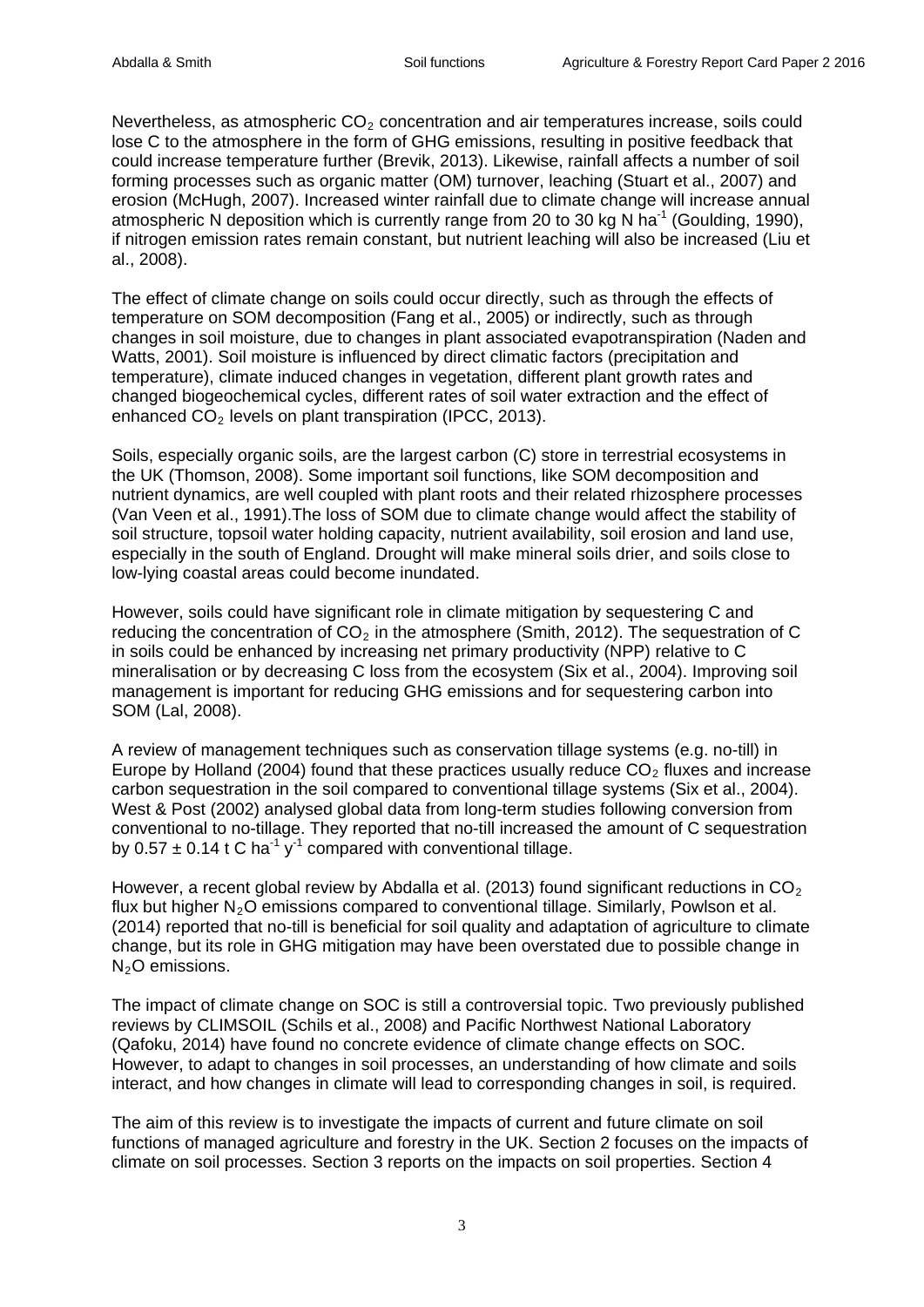briefly considers the impacts on soil key functions and Section 5 draws some conclusions, and highlights research needs concerning the impacts of climate change on soils in the UK.

#### **Impacts on soils processes**

#### *Impacts on Nitrogen (N) mineralisation*

Soil N mineralisation, by which organic matter is converted to inorganic N forms, depends on the amount and nature of the organic matter but also, among others, on temperature and rainfall (Rustad et al., 2001; Rowe et al., 2012). A study of 39 different soil types incubated under standard conditions, showed variable N mineralisation, although the proportion of N mineralised per week was similar (Stanford and Smith, 1972). In mineral and managed agricultural soils, mineralisation rate is correlated directly to soil organic matter content and temperature (Leirós et al., 1999; Abdalla et al., 2009) and soil moisture and rainfall (Emmett et al., 2004).The rate of mineralisation is usually small over the winter when temperature is < 4°C. However, in organic soils, mineralisation results in a large amount of nitrate in the late spring and summer (Defra, 2011).

Changes in rainfall affect soil moisture and thereby, carbon inputs and nitrate uptake by vegetation (Ineson et al., 1998a; Ineson et al., 1998b). In a study covering 665 locations across Britain, Rowe et al. (2012) investigated N availability in relation to variations in climate and reactive N deposition, and found that N mineralisation increased with increasing mean annual temperature of the sites. However, soil characteristics affected this relationship and soil carbon content in particular was a major control on mineralisation rate. They observed that the stock of readily mineralisable N increased more with N deposition in organic compared to mineral soils. This suggested that increasing temperatures due to climate change are likely to increase the effects of N pollution on organic soils more than on mineral soils.

Increasing summer droughts, due to climate change, will reduce N mineralisation (Borken and Matzner, 2009) due to limited soil microorganism activities. However, in saturated soils, lack of oxygen limits N mineralization because only soil microorganisms that can survive under anaerobic conditions are active (Deenik, 2006). Organic rich histosols in agricultural production have higher mineralisation rates for added nitrogenous fertilisers than mineral soils and consequently, higher  $N_2O$  emissions (Skiba et al., 2012).

In a shrubland podzol soil in the UK, net N immobilisation was reported to occur frequently, most likely due to a combination of wetter and colder conditions and low availability of other nutrients (Emmet et al., 2004). Matzner and Borken (2008) reviewed the mechanisms causing the post-frost pulse and suggested that nitrate losses are more likely caused by reduced root uptake rather than by increased N net mineralisation. Net N mineralisation is a complex process and is the difference between gross mineralisation and immobilisation.

Nevertheless, considering all processes increasing or decreasing N production from mineralisation, Ducharne et al. (2007) expected a net increase of 20% in nitrate leaching and nitrate in streams, in France, if appropriate farming practices are not applied. A simulation study by Abdalla et al. (2010) using future climate scenarios in Ireland, predicted that climate change would increase N mineralisation in mineral soils.

#### *Impacts on nitrification and denitrification*

Soil nitrification and denitrification processes play an important role in regulating inorganic N concentration in soils, nitrate leaching and  $N<sub>2</sub>O$  emissions. Nitrification is an aerobic process that is directly related to temperature and soil moisture (Emmett et al., 2004) whilst denitrification is an anaerobic process related to soil temperature, water-filled pore space and soil mineral N content (Conen et al., 2000; Sgouridis and Ullah, 2014). Soil ammoniaoxidizing archaea (AOA) are highly abundant and play an important role in the nitrogen cycle [\(Zhalnina](http://www.ncbi.nlm.nih.gov/pubmed/?term=Zhalnina%20K%5Bauth%5D) et al., 2012). In acidic forest soil, where net nitrification was high, nitrification was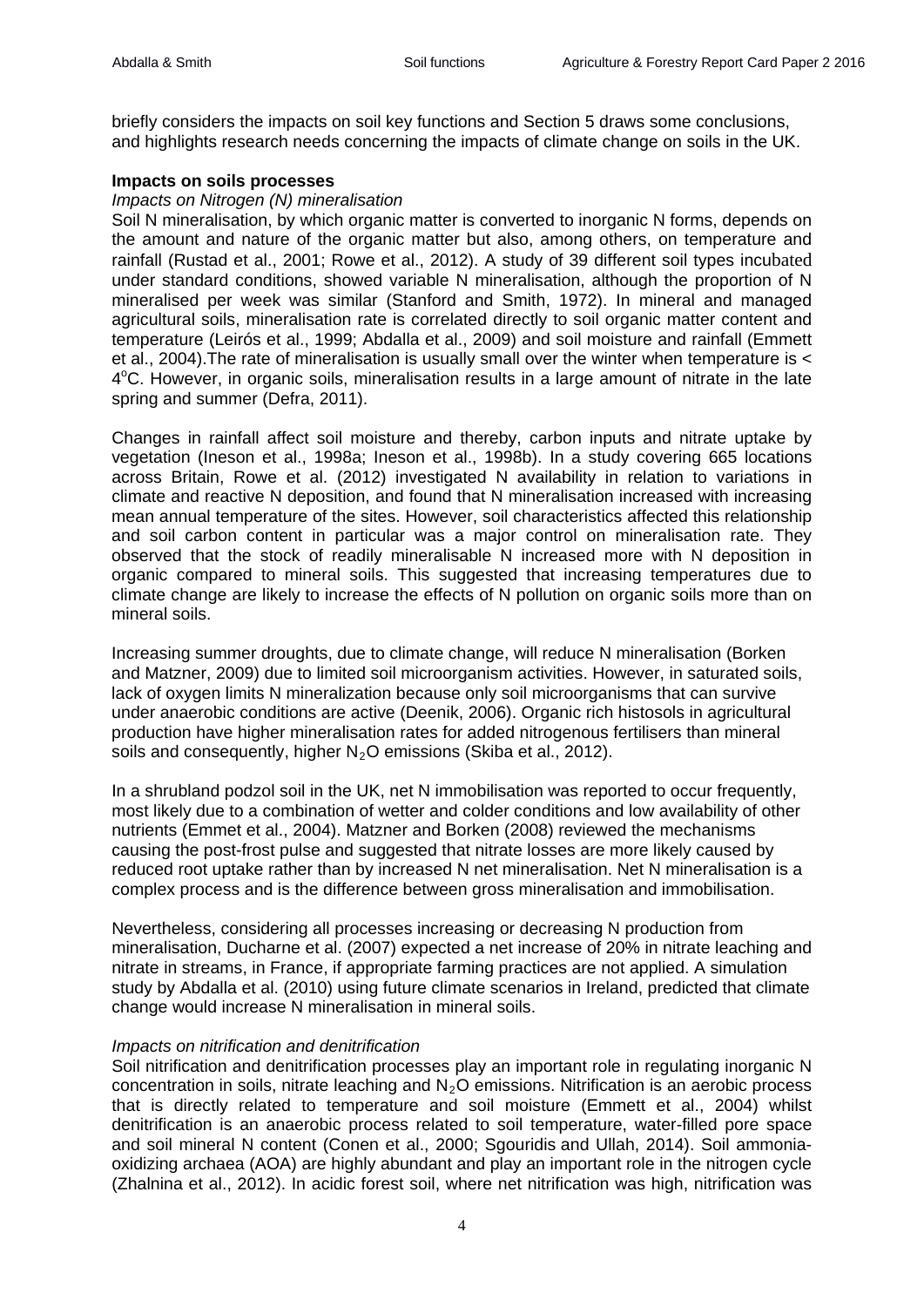driven by archaea however, addition of ammonium did not influence the nitrification rate [\(Stopnisek](http://www.sciencedirect.com/science/article/pii/S0929139314002583%23bib0140) et al., 2010). In contrast, in nitrogen-rich grassland soils, nitrification was driven by bacteria, not archaea, and the rate of nitrification was related to the abundance of ammonia-oxidizing bacteria (AOB) rather than AOA (Di et al., [2009\)](http://www.sciencedirect.com/science/article/pii/S0929139314002583%23bib0030). Application of ammonium to agricultural alkaline soil increased the abundance of AOB during nitrification process (Jia and [Conrad,](http://www.sciencedirect.com/science/article/pii/S0929139314002583%23bib0070) 2009).

Soil moisture stimulates denitrification by reducing oxygen (Dobbie and Smith, 2001) and increasing solubility of organic carbon and nitrate in soils (Bowden and Bormann, 1986). Future higher atmospheric  $CO<sub>2</sub>$  concentration and higher temperature could have strong effects on soil moisture and soil biological activity (Rustad et al., 2001; Zak et al., 2000). Nitrous oxide emissions from soils are mainly regulated by mineral nitrogen, temperature, water content and labile organic compounds (Machefert et al., 2002). Higher mineralisation and denitrification due to increased temperature under climate change will result in higher N<sub>2</sub>O emissions from soils (Abdalla et al., 2010).

The positive relationship between temperature and  $N<sub>2</sub>O$  fluxes has been documented in the literature (Flessa and Ruser 2002; Dueri et al. 2007; Abdalla et al., 2014). The higher quantity and frequency of rainfall in late autumn and winter expected in the future will increase denitrification and thereby,  $N_2O$  fluxes from soils (Dobbie et al., 1999). Here, soil moisture increases the supply of C substrate for denitrification (De Catanzaro and Beauchamp, 1985). Nitrous oxide is also produced during nitrate ammonification in soils, but the contribution of this process to the emissions is not well quantified. In this process,  $NO_3$ is converted to  $NO_2$  and  $NH_4^+$  (Mohan et al., 2004) and  $N_2O$  is produced when  $NO_2$  is reduced (Kelso et al., 1997).

#### *Impacts on decomposition*

Decomposition of litter plays an important role in C cycling in terrestrial ecosystems (Shiels, 2006). Soil respiration, i.e. the total  $CO<sub>2</sub>$  efflux at the soil surface, relates to litter decomposition and SOM and comprises autotrophic root respiration and heterotrophic respiration (Bernhardt et al., 2006). Prescott (2009) reported that to sequester more C in soil, more litter should be diverted into humus through microbial and chemical reactions rather than allowing it to decompose. The optimal strategy is to have litter transformed into humic substances and then chemically or physically protected in mineral soil. The addition of N by fertilizer or N-fixing plants is a reasonable way of stimulating humification. Climate change will alter the soil-plant system and impact on decomposition rates, and thereby the amount of SOM. Increasing temperature (Christensen et al., 1997) and atmospheric  $CO<sub>2</sub>$  concentration (Ball and Drake, 1998) will increase soil respiration. Elevated  $CO<sub>2</sub>$  concentrations will increase photosynthesis, plant growth, belowground C input and substrate and microbial activities (Zak et al., 2000; Anderson et al., 2001) if the soil N is not limited (Hungate et al., 2014).

Increased soil moisture content, due to reduced stomatal conductance and transpiration of plants under high atmospheric  $CO<sub>2</sub>$  concentrations, will enhance root and microbial activities and soil respiration (Morgan et al., 2004). However, a global review by Zhang et al (2008) found that a single factor such as climate, litter quality and geographic variable could not, by themselves, explain litter decomposition rates. The combination of litter quality and climatic factors, however, has a very important influence on litter decomposition rates.

Rhizosphere processes are important for the functioning of terrestrial ecosystems. They contribute about 50% of the global  $CO<sub>2</sub>$  loss from terrestrial ecosystems (Schimel, 1995), regulate almost all aspects of nutrient cycling (Smith and Read, 1997), and represent the primary gateway for plant water uptake (Jackson et al., 2000). Cheng (2009) found that the magnitude of the rhizosphere priming effect on SOM decomposition varied from 0 to 380% of the unplanted control, and was greatly influenced by plant species and phenology.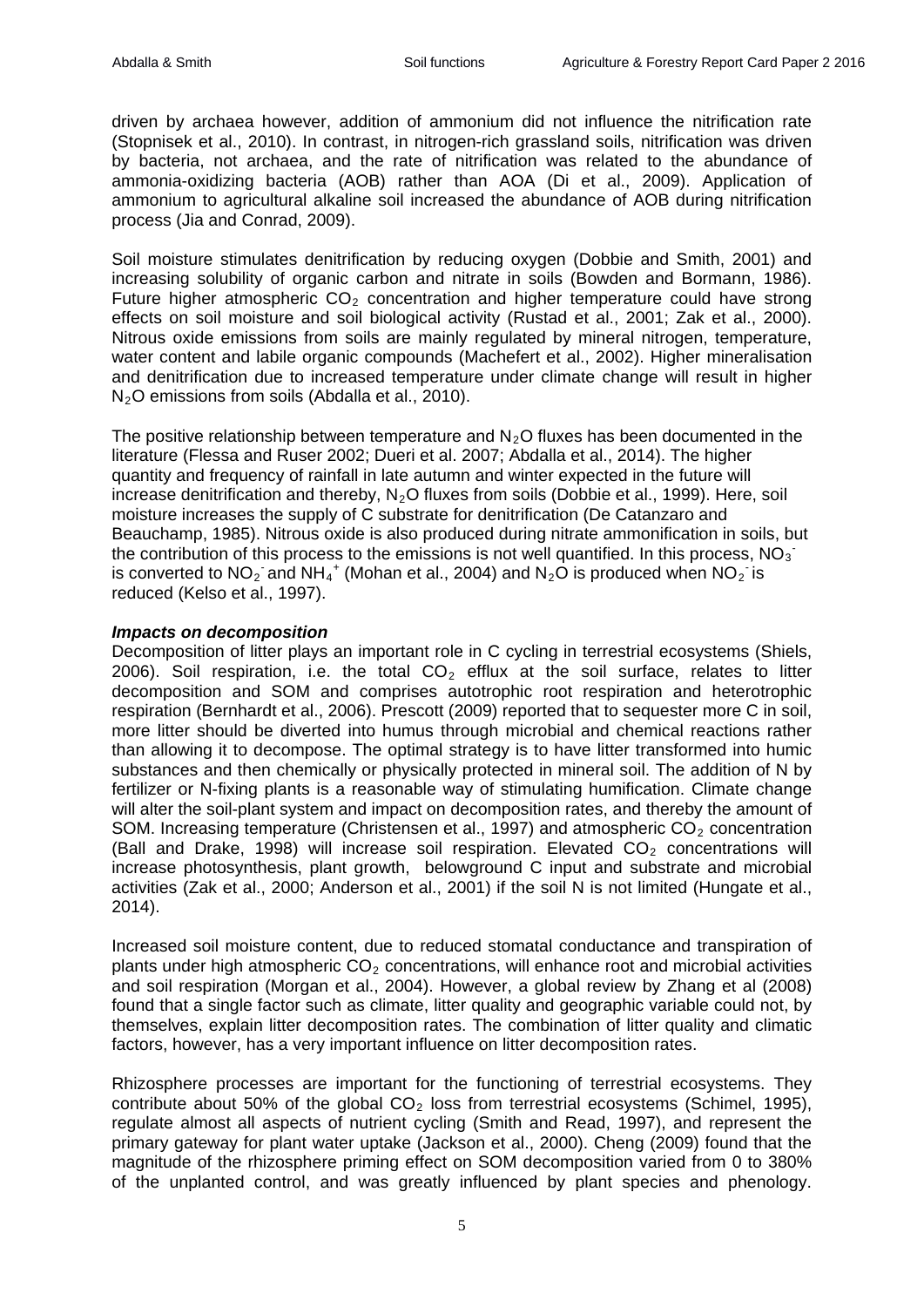However, he suggested a possible decoupling of C cycling with N cycling in the rhizosphere because, the rhizosphere enhancement of soil carbon mineralization did not cause a proportional increase in net N mineralization.

#### *Impacts on ammonia volatilisation*

Agricultural soils account for around 82% of the total ammonia ( $NH<sub>3</sub>$ ) emissions in the UK. Ammonia emissions predominately arise from livestock manure and urine, though inorganic N fertilisers can also produce  $NH<sub>3</sub>$  as nitrogen reacts with compounds in the soil and air (Defra, 2013). This causes fertilizer loss, reduces air quality and causes eutrophication of ecosystems, leading to a loss of biodiversity (Fowler et al., 2013). Ammonia volatilisation is enhanced at higher temperatures and soil drying and therefore, future warmer and drier climates would be expected to increase  $NH_3$  emissions from soils (Skigth and Geels, 2013). Whitehead et al. (2006) reported higher  $NH<sub>3</sub>$  emissions from a groundwater-fed river in southeast England, mainly due to higher temperatures and enhanced microbial activity.

Ammonia can then be nitrified or denitrified further downstream, or re-deposited, increasing  $N<sub>2</sub>O$  emissions. However, NH<sub>3</sub> emissions in the UK are decreasing. Projections using the 2010 model structure, in the UK, gave estimates of 306 and 216 Kt  $NH<sub>3</sub>$  emissions for the years 1990 and 2020, respectively. This inventory reports emission from livestock agriculture and from nitrogen fertilisers applied to agricultural land (Defra, 2012).

#### *Impacts on nitrate leaching*

Nitrate leaching to the groundwater in the UK is currently high in some localities (Rivett et al., 2007) depending on soil pH (i.e. this is the reason for presence of some nitrate vulnerable zones). Nitrate leaching comes from surplus inorganic N in arable soils during autumn / early winter when the soil is saturated with water (Shepherd et al., 2002) and plant demand for N is low, excessive livestock numbers, inappropriate use of manure and exposure of bare soil during the winter drainage period (Defra, 2000). More than 60% of nitrate leaching to rivers in England has been derived from agricultural land (Defra, 2009).

Nitrate leaching from mineral and organic soils would be almost the same if similar cropping systems and best practice are applied (i.e. about 50 kg N ha<sup>-1</sup>; Stopes et al., 2002). The extent of the leaching depends on rainfall, water holding capacity, soil type, cropping, and the amount / timing of fertiliser or manure applications (White et al., 1983). Nitrate leaching to groundwater depends on the partitioning between run-off and infiltration. Changes in soil hydraulic properties (i.e. the ability of a soil to retain or transmit water and its dissolved constituents) due to higher rainfall intensity will lead to a change in partitioning between run off and recharge.

Climate change will modify soil processes that underpin crop growth, and thereby could increase nitrate leaching in many places in the UK over the next decade (Stuart et al., 2007; Stuart et al., 2011). However, this occurs only under N saturated conditions (Schmidt et al., 2004). Olesen et al (2007) modelled nitrate leaching in the UK for the period 2071 to 2100 and found that nitrate leaching flux has a patchy increase, although this is not quantified. Future nitrate leaching could be mitigated by future changes in agricultural practices, such as planting of catch crops and use of improved crop rotations (Thomsen, 2005; Defra, 2009). However, it may also be influenced by economic responses to climate change (Stuart et al., 2011).

#### *Impacts on soil erosion*

Soil erosion is an obvious problem in the UK, especially in England and Wales, and has significantly increased in recent decades (McHugh, 2007). Soil erosion by water is more widespread than by wind. The UK loses about 2.2 million tonnes of topsoil per year and 17% of the arable land shows signs of erosion due to water driven erosion (EA, 2004). The rate of soil erosion by water has been estimated at 0.1-0.3 t ha<sup>-1</sup> y<sup>-1</sup>. Climate change is likely to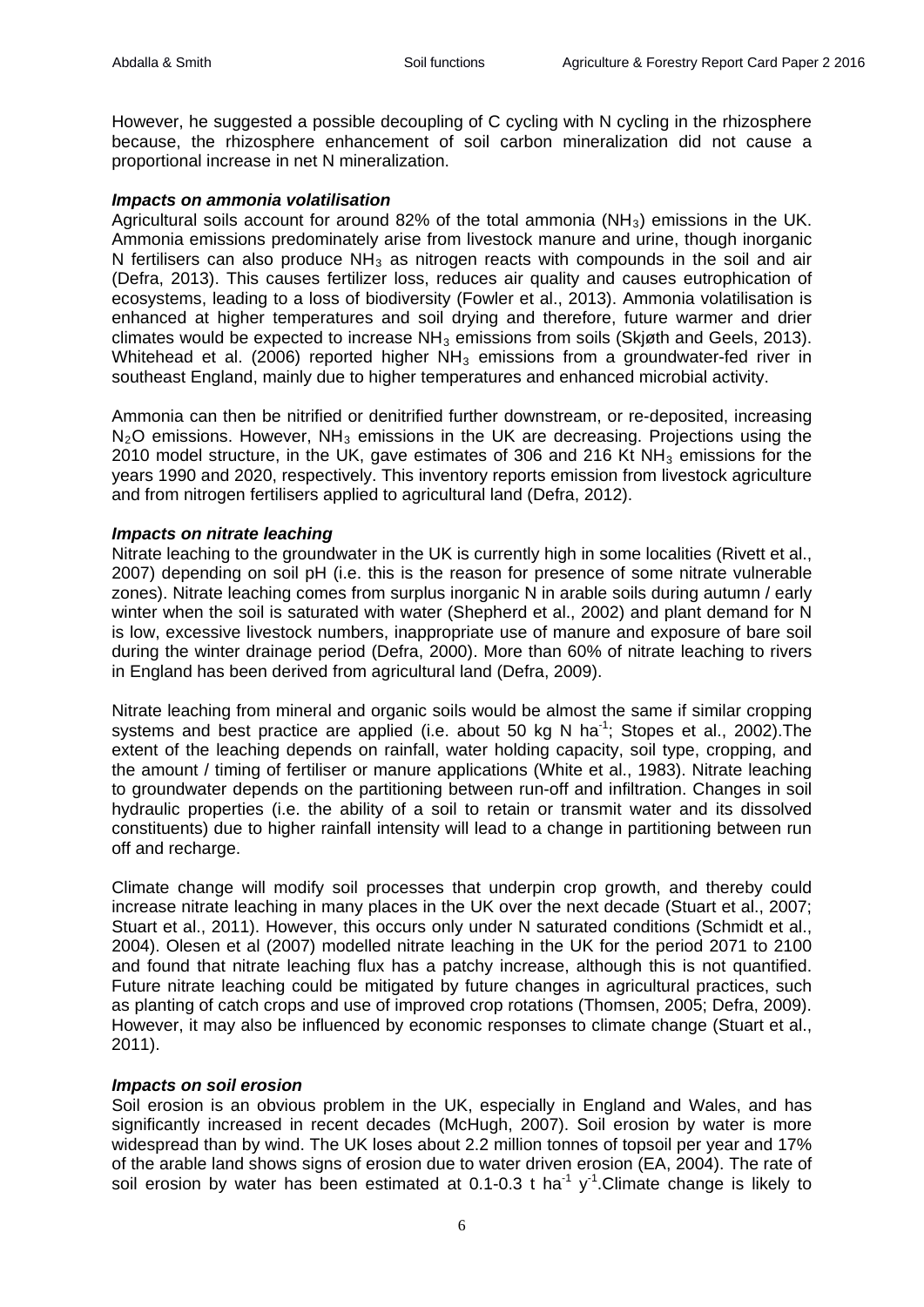affect soil erosion by water, through its effects on rainfall amount and intensity, soil erodibility, vegetative cover and patterns of land use (McHugh, 2007; Mullan et al., 2011). Climatic variations with future higher winter precipitation intensity (Hulme et al., 1993), and extreme weather events, will create ideal conditions for higher soil erosion. Simulation models predicted that a 10% increase in the winter rainfall in the UK could increase soil erosion by 150% in wet years but the long-term average show modest increase over the current condition (Favis-Mortlock and Boardman, 1995). For England and Wales, McHugh (2007) expected rainfall to increase soil erosion by an average of 0.6 t ha<sup>-1</sup> y<sup>-1</sup> by the 2080s.

For many areas, climate models predict seasonally more intense drying, coupled with increased quantities and intensity of precipitation at other times; conditions that could lead to a large increase in rates of erosion by water. Another potential effect of climate change on soil erosion relates to temperature and  $CO<sub>2</sub>$ -driven changes in plant biomass, with increasing erosion rates possible owing to faster residue decomposition from increased soil microbial activity, i.e. reducing organic matter content and binding of particles (Nearing et al., 2005), or decreasing erosion rates possible with increasing soil surface canopy and biological ground cover (Rosenzweig and Hillel, 1998).

In addition, a more indirect effect of climate change on soil erosion could occur as a consequence of shifting land use and agricultural practice to accommodate the new climatic regime (Williams et al., 1996), i.e. changes in plant biomass and thereby changes in protection of the soil from erosion. Agricultural land will face flooding from rivers and seas. Therefore, some current areas will become unsuitable for agricultural activities due to salt water invading soils and ground water (Barclay, 2012). Generally, soil erosion and structural damage are significantly related to the clearance of natural vegetation for annual cropping and the use of unsuitable farming practices, heavy trampling of soil by sheep and cattle, poor forestry practices and run-off from urban land. Future modifications to planting and harvesting dates, and the implementation of new crops and land use changes are possible, all of which carry the potential to considerably alter rates and patterns of soil erosion (Nearing et al., 2005). However, the introduction of new crops that suit the warmer climate e.g. maize and sunflower which need longer time to provide adequate crop cover and clearance of forests would increase soil erosion problem.

#### *Impacts on soil water and water uptake*

Soil water is controlled by many factors including infiltration, percolation, drainage and run off, and the amount and distribution of rainfall or irrigation (Rounsevell et al., 1999). A decrease in SOM content due to future climate warming (Leirós et al., 1999) would affect soil hydraulic properties (Bowman et al., 2000). Higher future air temperatures will increase evaporation resulting in higher levels of atmospheric water vapour and a greater variability in the amount and intensity of precipitation (Houghton et al. 1992; Kattenberg et al. 1996).

Higher temperatures and accelerating evaporation through the spring lead to drying soils (Hough and Jones, 1997) and will have a great influence on many soil processes and land use. Burt and Shahgedanova (1998) calculated evaporation from 1815 to 1996 for Oxford and reported increases in potential evaporation (PE) but decreases in actual evaporation (AE) due to warmer temperature and less available water during the summer months. Kay et al. (2013) found some evidence of increasing PE throughout the UK since the 1960s. Temperature trends can be used to infer changes in PE as the two are correlated (Dai, 2011; Sheffield et al., 2012), though it is not clear that the relationship will remain constant in a changing climate.

As the result of soil drying and less water uptake by plants, transpiration will reduce under such conditions. However, higher  $CO<sub>2</sub>$  leads to lower stomatal conductance and higher leaf photosynthesis rate (Morgan et al., 2004). Thus, plants in the future will use water more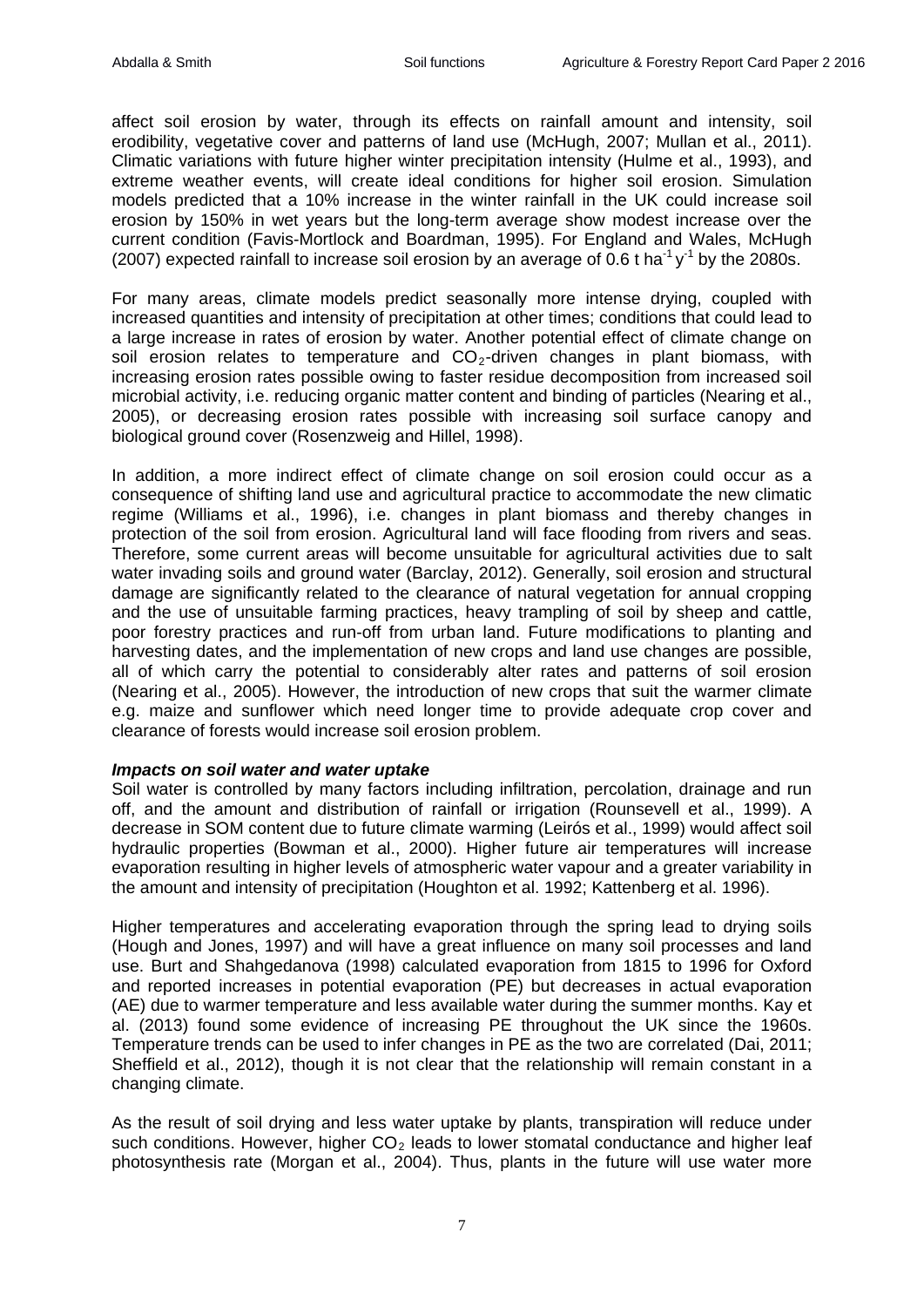efficiently to fix atmospheric C than at present. Nevertheless, water shortage, temperature, humidity, vapours pressure and soil nutrients could limit C fixation.

#### *Impacts on seasonal processes*

Climate change will have significant impact on seasonal processes e.g. gross primary productivity (GPP) and respiration, causing disturbances to the terrestrial-atmosphere C-flux balance (Falge et al., 2002). GPP is the main driver of land carbon sequestration. It plays a key role in the global carbon balance and partly offset anthropogenic  $CO<sub>2</sub>$  emissions (Janssens et al., [2003\)](http://onlinelibrary.wiley.com/doi/10.1002/2015RG000483/full%23rog20076-bib-0071). Higher temperatures due to climate change have positive impacts on plant productivity by enhancing the photosynthesis when temperature is in a range of optimum level.

As temperature exceeds the optimum level, it will increase the rate of respiration causing the net ecosystem productivity (NEP) to decline continuously because the increase in respiration is sharper than the increases in GPP (Grace and Zhang (200). A shift in seasonality will result in changing soil C-decomposition, gas fluxes and C sequestration. The dissolved organic carbon (DOC) output from soils results from decomposition of SOM during the dry summer months, which is removed following periods of high rainfall (Dawson et al., 2002). Nevertheless, Freeman et al. (2004) found that increased drying of soils leads to increases in  $CO<sub>2</sub>$  production and emissions rather than DOC.

# **Impacts on soil properties**

#### *Impacts on soil structure*

Soil structure (aggregate stability and porosity) is considered to be an important soil property and a useful soil health indicator, due to its influential effects on water and gas movement in the soil (Allen et al., 2011). Aggregate stability, the resistance of soil aggregates to external energy such as high intensity rainfall and cultivation, determined by soil structure and a variety of chemical and biological properties and management practices (Moebius et al., 2007; Allen et al., 2011). Soil porosity, a measure of the void spaces in a material as a fraction, controls a range of soil physical indices including soil aeration capacity, plant available water capacity and relative field capacity (Reynolds et al., 2009). Recent studies to model soil water balance and ecosystem conditions under present-day and projected climatic scenarios use porosity as a model parameter (Porporato et al., 2005) because root development and soil enzyme activities are closely related to soil porosity and pore size distribution (Piglai and De Nobili, 1993).

Generally, soil structure is governed by inorganic and organic soil matters, tillage operations and some physical processes (water infiltration, bulk density, rooting depth, and soil surface cover) due to wetting / drying and freeze-thaw conditions (Rounsevell et al., 1999). Soil porosity and aeration status, beside other factors, govern  $CH_4$  (Dalal et al., 2008) and N<sub>2</sub>O (Dalal et al., 2003) gas emissions from soils. Soil structure can also be used to assess soil erosion (Rimal and Lal, 2009). It has a major influence on soil physical properties (Ball, 2013) which indirectly affects GHG production (Gregorich et al., 2006). Structure can override the influence of texture in regulating gas exchange, mainly because of its substantial influence on soil water content and pore continuity in soils of the same type. Soil structure affects roots ability to grow and supply leaves with water and nutrients (Passioura, 1991).

In adverse situation, it induces them to send hormonal signals that slow the growth of the shoot, even if they are able to take up sufficient water and nutrients (Passioura, 1991). These effects of soil structure on plant growth will also affect GHG emissions from soils. Climate change could influence soil structure by modifying soil physical processes and the amount of SOC available in soils (Carter and Stewart, 1996). Future low summer precipitation will lead to soil shrinkage and increased cracking, especially in clay-rich soils (Harrison et al., 2012). In a study in north Wales, Domınguez et al (2015) found that soil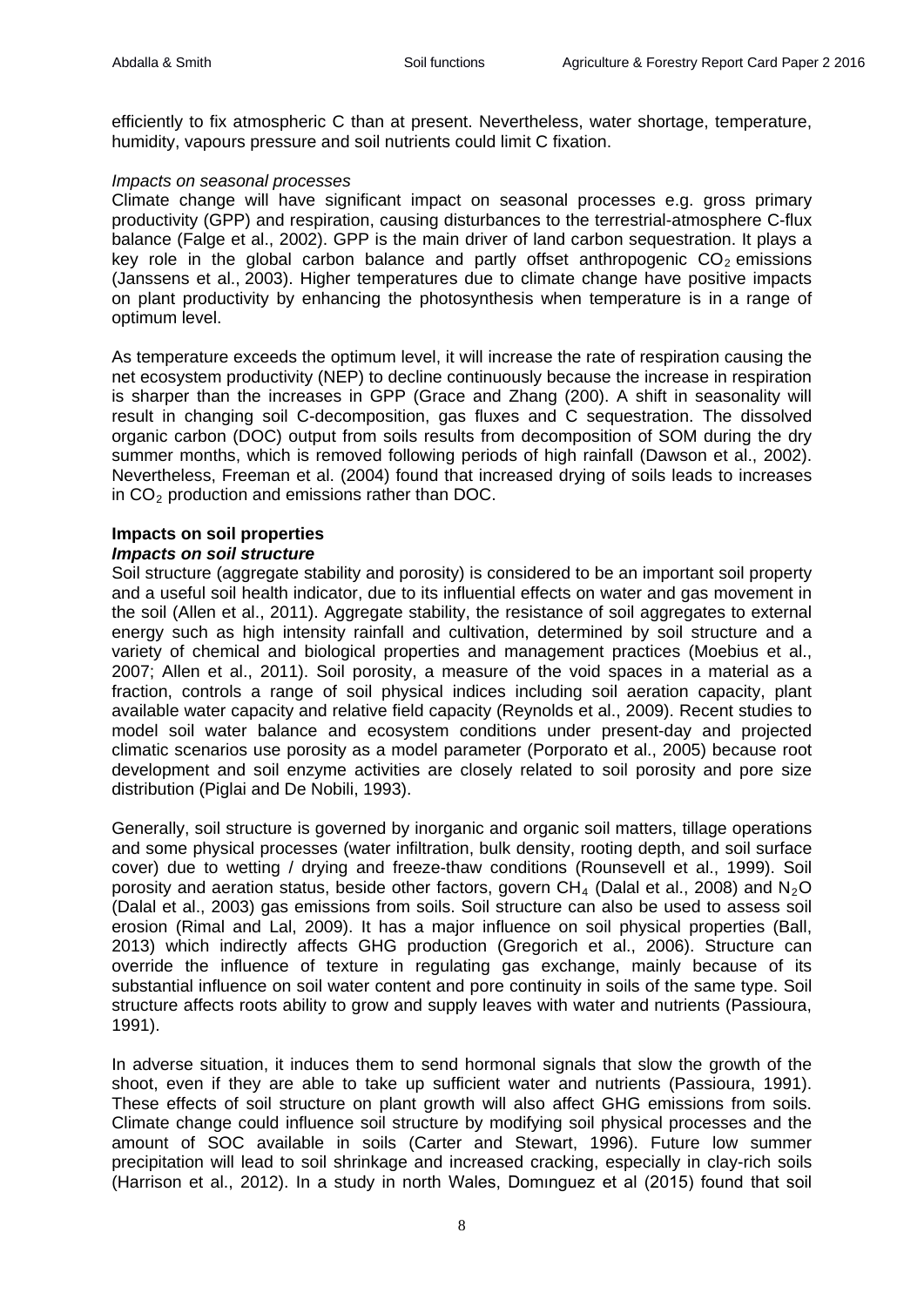respiration in podzolic (organo-mineral) soils from wet shrublands was more vulnerable to recurrent drought than to warming, and that the drought impact did not diminish at decadal time scales. This stimulation of soil respiration was due to changes in soil structure which led to 54% reduction in water holding capacity. They suggested that changes in sub-dominant vegetation and soil physical properties may determine the climate change impacts on soil C dynamics.

Geris et al. (2015) examined short-term effects of extreme drought on storage dynamics and runoff response in hydropedological units in a headwater catchment in the Scottish highlands using isotopes experiments. They found incredible small storage changes in histosols compared with those in moorland and forested podzols. They suggested that during dry periods, large parts of the catchment are disconnected from the river network and run-off is generated mainly from the wet histosols however, during events, there was an intermittent connection of the hillslopes that recharged the wetland and stream. This participated to recovery and resilience of the catchment in its run-off response.

#### *Impacts on soil pH*

Soil pH is the degree of soil alkalinity or acidity and has a great impact on nutrient availability and micro-organism activity in soil. Changes in rainfall amount and intensity, and increased temperature due to climate change, will influence leaching intensity and soil mineral weathering, and thereby soil pH. In a European simulation study on forestry soils, Reinds et al. (2009) reported that climate change would lead to higher weathering rates and nitrogen uptake and limited positive effects on recovery from acidification compared to current climate.

Evans et al. (2005) used the MAGIC dynamic model (Model of Acidification of Groundwater In Catchments) and climate scenarios of rising temperature, and decreasing rainfall in the UK, to estimate impacts of climate change on soil and water recovery from acidification. They reported that high dissolved organic carbon (DOC) and elevated organic acidity, due to higher temperature, is expected to lower soil pH and increase leaching of basic cations into surface waters, bringing about recovery of these waters from acidity. However for agricultural soils, under climate change, lime could be used to control acidity. Soils with high clay and organic matter content are more able to resist a drop or rise in pH whilst sandy soils are more vulnerable to acidification.

Clay content cannot be modified, but organic matter content can be changed by following best land management practices. Salinization due to weather extremes e.g. drought and rainfall periods under climate change could inhibit biological N transformation (Curtin et al., 1999), N fixation capacity by legumes (Delgado et al., 1993) and decrease plant growth (i.e. less N use efficiency and higher N loss in the form of gases and leaching). Further, a combination of high pH and sodium has detrimental impacts on soil properties with implications for ecosystem function and services. This combination is associated with colloid dispersion, loss of organic carbon, decrease in soil permeability, and increase in run-off and erosion (Defra, 2011). However, salinity due to higher evaporation rates in relation to irrigation applied is not considered a likely problem in the UK, even under climate change (Defra, 2010).

# *Impacts on traffic-ability/ workability*

Trafficability is the capability of soil to permit movement of a vehicle over the land surface whilst workability the number of days in a given period suitable for field work (Reeve and Fausey, 1974).Climate change will affect both field traffic-ability and workability (Campbell and O'Sullivan, 1991). Soil moisture status is the most important influencing factor in determining the traffic-ability / workability of a land. Wet soils, during critical periods for management operations such as harvesting and ploughing will limit machinery access, and soils could be subject to compaction and structural damage (Earl, 1997). Reduction in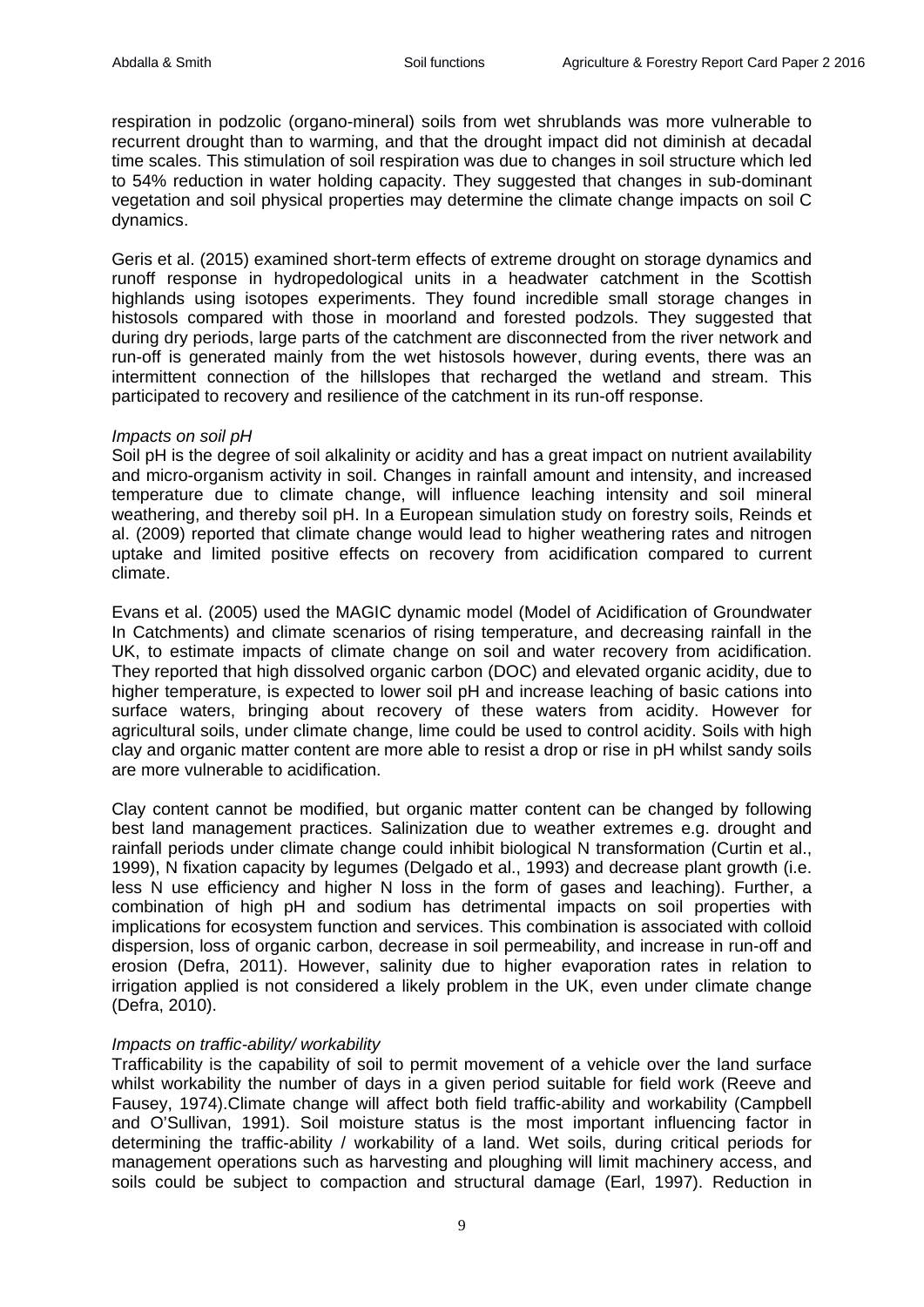rainfall could improve soil workability in some wet and heavy soil areas in Scotland (MacDonald et al., 1994). Projected climate change scenarios showed a small increase in the number of workable days in the UK, due to lower soil water content at higher temperatures. However, localised threat of soil compaction will remain (Defra, 2010). A recent simulation study by Harding et al. (2015) suggests that future field operations across the UK will start earlier due to the dramatic decrease in frosts, especially in the highlands. Thus, growing seasons will be longer, which may increase crop productivity and carbon returns to the soil.

#### *Impacts on soil biota*

Soil is a haven for a huge diversity of bacteria, fungal species and animals. These organisms make up soil food web which is essential for the functioning of terrestrial ecosystems as its key role is to recycle unused organic matter derived from the above-ground (Bardgett 2005). Changes in future rainfall, including drought and flooding, will directly impact soil biota through changing soil water, and indirectly through changing the soil habitat e.g. shrinkage and swelling of clay rich soils (Harrison et al., 2012). Drought could result in less microbial biomass, less microbial activity, and the death of some larger soil organisms (Gordon et al., 2008; De Vries and Shade, 2013).

Climate change can also impact soil biota by increasing soil erosion, especially where extreme events increase and where climate-change induced changes in land use and management increase soil vulnerability to erosion (Nearing et al., 2004). A recent review by Blankinship et al. (2011) investigated the impacts of climate change on soil biota and reported that microbial biomass is significantly increased by elevated  $CO<sub>2</sub>$ , but bacterial abundance is negatively affected by warming, and fungal biomass increased with increasing precipitation. Elevated  $CO<sub>2</sub>$  leads to higher plant photosynthesis and growth, and thereby increasing the rates of carbon input to soil, which in turn strongly modifies the growth and activity of soil biota (Phillips et al., 2011; Phillips et al., 2012).

Warming of the climate could stimulate the exudation of carbon from plant roots (Yin et al., 2013) and thus microbial feedback to climate change (Grayston et al., 1996); it increasing bacterial and fungal biomass, and affects the structure of food webs (De Vries and Bardgett, 2014). Nielsen et al. (2011) reported that changes number of functional groups present in soil and the diversity of these groups can result in significant effects on ecosystem functioning. Further, the effects of climate change on the composition and functioning of soil food webs could result in changing plant communities under the new condition (De Vries et al., 2014). However, changes in plant communities might be more important than direct effects of climate change for ecosystem functioning (Ward et al., 2013).

#### *Impacts on soil fertility*

The availability of soil nutrients has a great influence on plant growth and water use. Soil fertility is essentially related to SOM (Brevik, 2013). Climate change could cause soil degradation through erosion and losses of SOM. Low SOM content decreases soil fertility as a result of low nutrient and reduced water holding capacity, leading to a deterioration of soil structure (King et al., 2005). Higher mineralisation under climate change will also increase N loss by ammonia volatilisation (Rounsevell et al., 1996). Mineral and drained organic soils with sufficient amounts of OM are more productive than soils that have low organic matter.

Agriculture contributed 26% of the English total phosphorus (TP) load, 22% of the Scottish TP load, 57% of the Welsh TP load and about 47% of the TP load to inland and coastal waters of Northern Ireland (Defra, 2006). Agricultural soils are rich with P because of application of phosphate fertilizer for many years (Donnison, 2011). Intensively managed grassland could represent a source for reactive phosphate due to manure application and accumulation of P. The principle pathway for P to enter water is by erosion and overland flow. Enrichment of an ecosystem with N and P leads eutrophication that causes algae and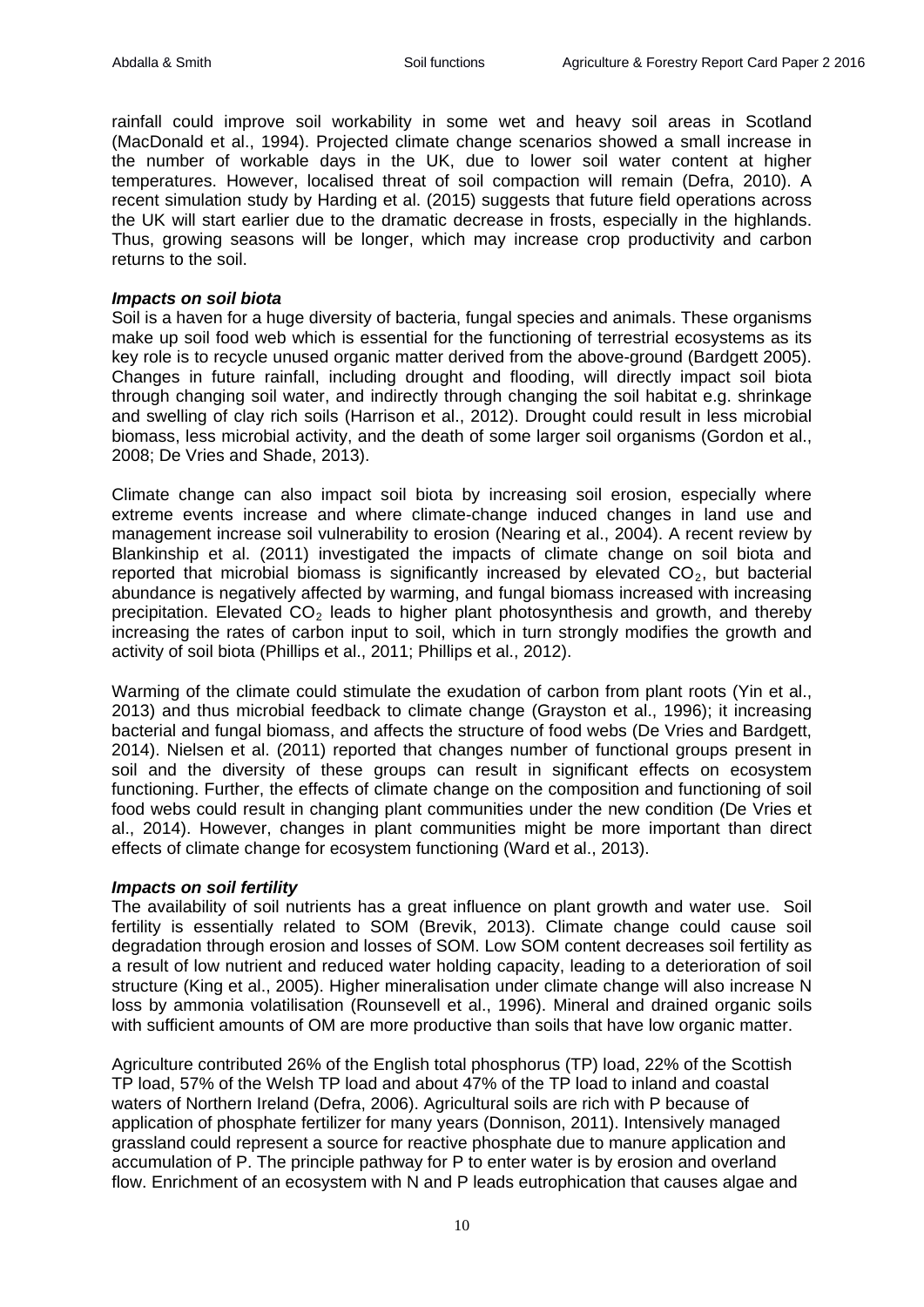higher forms of plant life in water to grow too fast and stimulate the growth of certain on land plants. This can disturbs the balance of organisms present in the water and the quality of the water concerned and make some on land plants dominant so that the natural diversity would be lost (Defra, 2011).

In a climate change simulation study for north England, Bouraoui et al. (2002) found higher nutrient uptake and high crop growth; however, nutrient (N and P) losses to surface water were increased due to climate accelerating soil processes such as mineralisation of SOM, and increasing water loss from the soil profile to rivers in case of extreme rainfall events. They expected great impacts on soils and crop management, and suggested a need for adjusting current management practices. To decrease N and P losses management of permanent pasture should be improved by reducing stocking density, nutrient input, run-off and erosion (Defra, 2009).

# **Impacts on the soil key functions**

#### *Impacts on SOC stock*

The relationship between soil functions and SOC is strong (Tate, 1992). Changes in SOC take place over a long period of time and are governed by many factors such as climatic (e.g. temperature and precipitation) and edaphic (e.g. soil parent material, clay content, cation exchange capacity) factors (Dawson et al., 2007). Chapman et al. (2013) reported no change in the overall total soil C stock at 100 cm depth, for 25 years period, across the Scotland. However, they found C stock for soils under woodland (mainly coniferous plantation) significantly increased. By recalculating the C stock to a depth of 15 cm the overall C stock (when deep peat sites were excluded) was significantly increased. Though both improved grassland soils and those initially under arable cultivation showed a significant decrease in C content. Another study by Reynolds et al. (2013) covering a 30 years' period (1978-2007) also reported no change in soil C across Great Britain for the depth of 15cm. Further, Hopkins et al. (2009) found no consistently significant changes in SOC stocks due to climate over a long-term (>100 years) experiment on grassland soil.

Bellamy et al. (2005) reported that climate change led to SOC loss from England and Wales at a rate of 0.6% per year over the period between 1978 and 2003. However, Smith et al. (2007) found that the main driver for C loss is land use change and climate change was responsible for only 10-20% of the amount of SOC loss reported by Bellamy et al. (2005). Using isotope experiments, Evans et al. (2007) also reported these negative impacts of agriculture intensification in the UK on the loss of SOC. By reanalysing the data of England and Wales (1978-2003), Kirk and Bellamy (2010) suggested that modifications in land use (conversion of natural vegetation and grassland to arable land) and improved management practices (drainage, mineral fertilizers and stocking rates) were the most significant drivers for the C loss than climate change.

More recently, the analysis of Barraclough et al. (2015) suggested that only 0-5% of soil C change in mineral soil could be attributed to climate change, though 9-22% of soil C change in organic soils could be due to climate change However, although there is a conflict between the evidences regarding the impacts of climate change on SOC in forests and grasslands, consistent evidences show reduction of SOC in arable agriculture due to climate change (Goidts and Van Wesemael, 2007; Chapman et al., 2013). Ciais et al. (2010) reported that management and land use will have more significant impacts on future SOC than the climatic factors. Rees et al. (2005) found that the increases of crop yield under climate change did not guarantee an increase in SOC. They observed an increase of 4.26 t ha<sup>-1</sup> in wheat yield between 1948 and 2001 but this did not prevent SOM loss (Jastrow et al., 2007). With climate change, the NPP and litter input will increase and could compensate for the SOC loss (Smith et al., 2006; Gottschalk et al., 2012). Thus, the amount of SOC depends on the balance between the impacts of future increased temperature and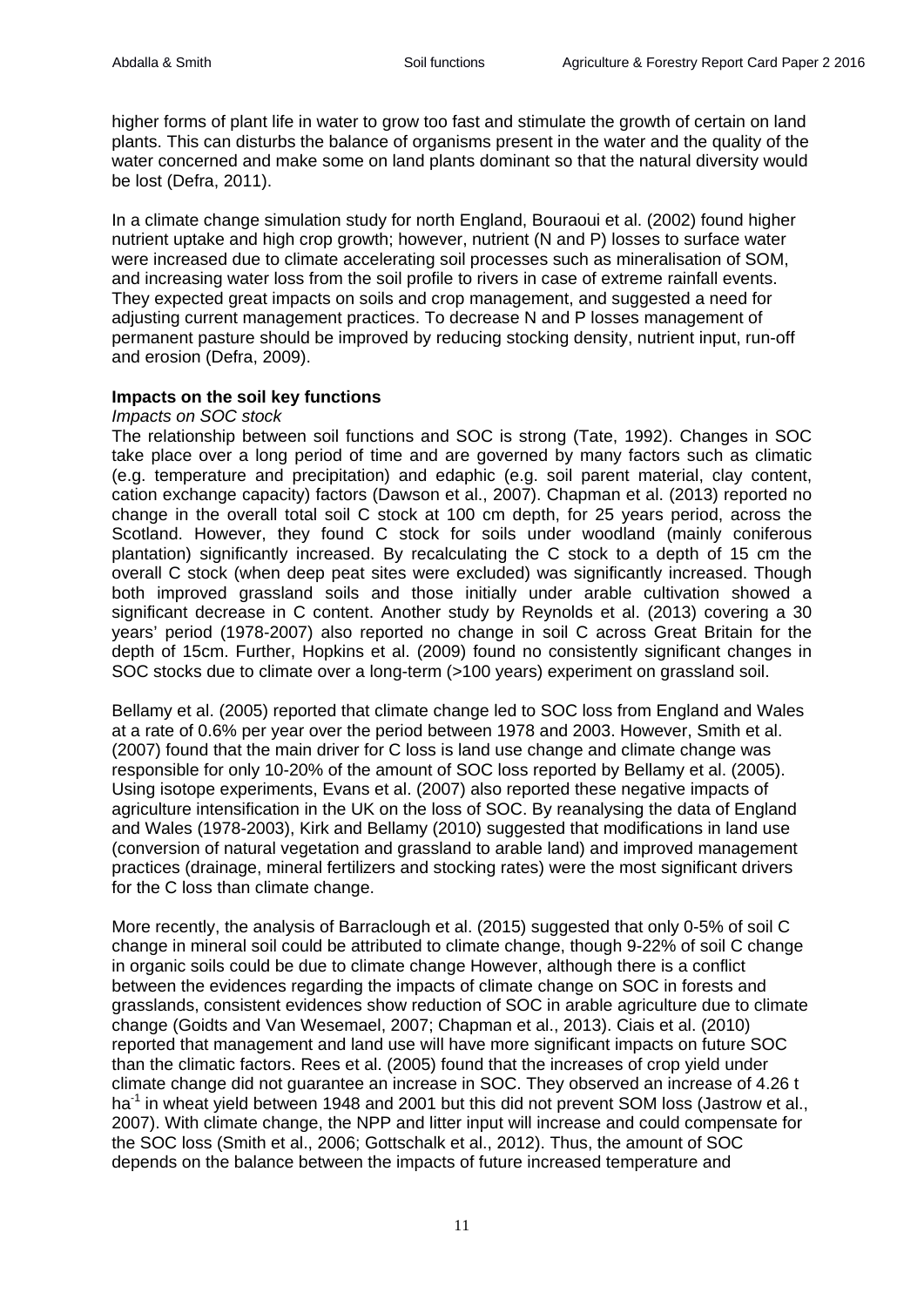decreased soil moisture on decomposition rates and C losses from decomposition and C gains from higher plant productivity (Smith, 2012).

Fluvial C fluxes also represent an important part of the C budget; they constitute an important pathway for carbon loss from organic soils. Soil C losses increase through losses of DOC and particulate organic carbon (POC). DOC is the carbon included within SOM in solution. Schulze and Freibauer (2005) reported that DOC loss had originated from the SOM, therefore contributing to the overall decrease in SOC. The loss of DOC is controlled by rainfall but also, among others, is associated with solar radiation and temperature (Harrison et al., 2008).

Long-term increase in DOC has a severe negative impact on soil biota, water industry (i.e. increase the cost) and C stock (Evans et al., 2005). McCartney et al. (2003) found a clear rising trend in DOC concentrations in a stream draining a mature forest catchment in Scotland from around 5 mg  $I^{-1}$  in the early 1980s to around 16 mg  $I^{-1}$  in 2003. Climate change is expected to influence the loss of DOC from soils to rivers and lakes in the UK. Freeman et al. (2001) reported an increase of 65% in DOC concentration in freshwaters draining from 20 sites, of different soils, land uses and locations in the UK, and concluded that rising temperatures increased DOC loss from soils. Evans et al. (2005) reported an increase in DOC by 91% in the UK water over 15 years period. However, in a long-term study, Worrall et al. (2003) found that the increases in DOC concentrations in rivers coincided with increases in mean summer temperatures. Worrall et al. (2004) suggested that DOC is most likely driven by temperature and the frequency of severe droughts. Worrall and Burt (2004) confirmed that climate, especially severe drought, is a main driver for DOC loss.

Pawson et al (2008) reported that POC accounted for 80% of a very large aquatic C flux of 93g C  $m^2$  y<sup>-1</sup> in the south Pennine catchment. Oxidation of this POC amount will create a great C loss in the form of  $CO<sub>2</sub>$  (Schlesinger, 1995). However, Smith et al. (2001) argue that only a small fraction of the eroded POC is decomposed and released as  $CO<sub>2</sub>$  to the atmosphere. Changes in rainfall due to climate change will influence runoff, which drives POC (Dawson et al., 2002). Furthermore, Chaplot and Cooper (2015) noted a tendency for clayey soils, which were fully covered by grass, to present stable aggregates and thus to yield greater  $CO<sub>2</sub>$  emissions, but lower POC and DOC outputs, than degraded sandy soils of low aggregate stability.

# *Impacts on greenhouse gas emissions*

Production and release of GHGs are essentially due to biological processes; however, soil physical condition can impact biology by affecting the soil physical environment (Gregorich et al., 2006). Changes in temperature (Fiscus et al., 1997) and precipitation (Izaurralde et al., 2003; Mearns, 2003) due to climate change will influence mineralization and denitrification, and thereby GHG production. The loss of SOM under high temperature will reduce soil fertility and consequently deteriorate soil structure. Higher temperatures influence microbial activity in soils and increase GHG emissions to the atmosphere (Ball, 2013). Climate change would reduce porosity and soil aeration resulting in reductions in rates of  $CH<sub>4</sub>$  oxidation and  $CO<sub>2</sub>$  release from decomposition, but increasing rates of denitrification and N<sub>2</sub>O release. Smith et al (2003) found that gas diffusivity was very important for  $CH<sub>4</sub>$  oxidation rate. Wellaerated, moist soil is suitable for  $CH_4$  oxidation and  $CO_2$  release (Ball, 2013).

However, higher temperature alone could reduce emissions of  $CH<sub>4</sub>$  by changing the hydrology of the soil. Temperature increases evapotranspiration and thereby lowers the water table leading to decreased  $CH_4$  emissions, since aerobic conditions enhance  $CO<sub>2</sub>$ release relative to  $CH_4$  (Moore et al., 1998). Moreover, changes in rainfall could lead to changes in the water table, and thus  $CH_4$  emissions from soils (Mojeremane et al., 2010). Nitrous oxide production and emissions in soils is stimulated by temperature and water filled pore space (WFPS; an indicator for soil aeration status) (Smith et al., 2003). Dobbie and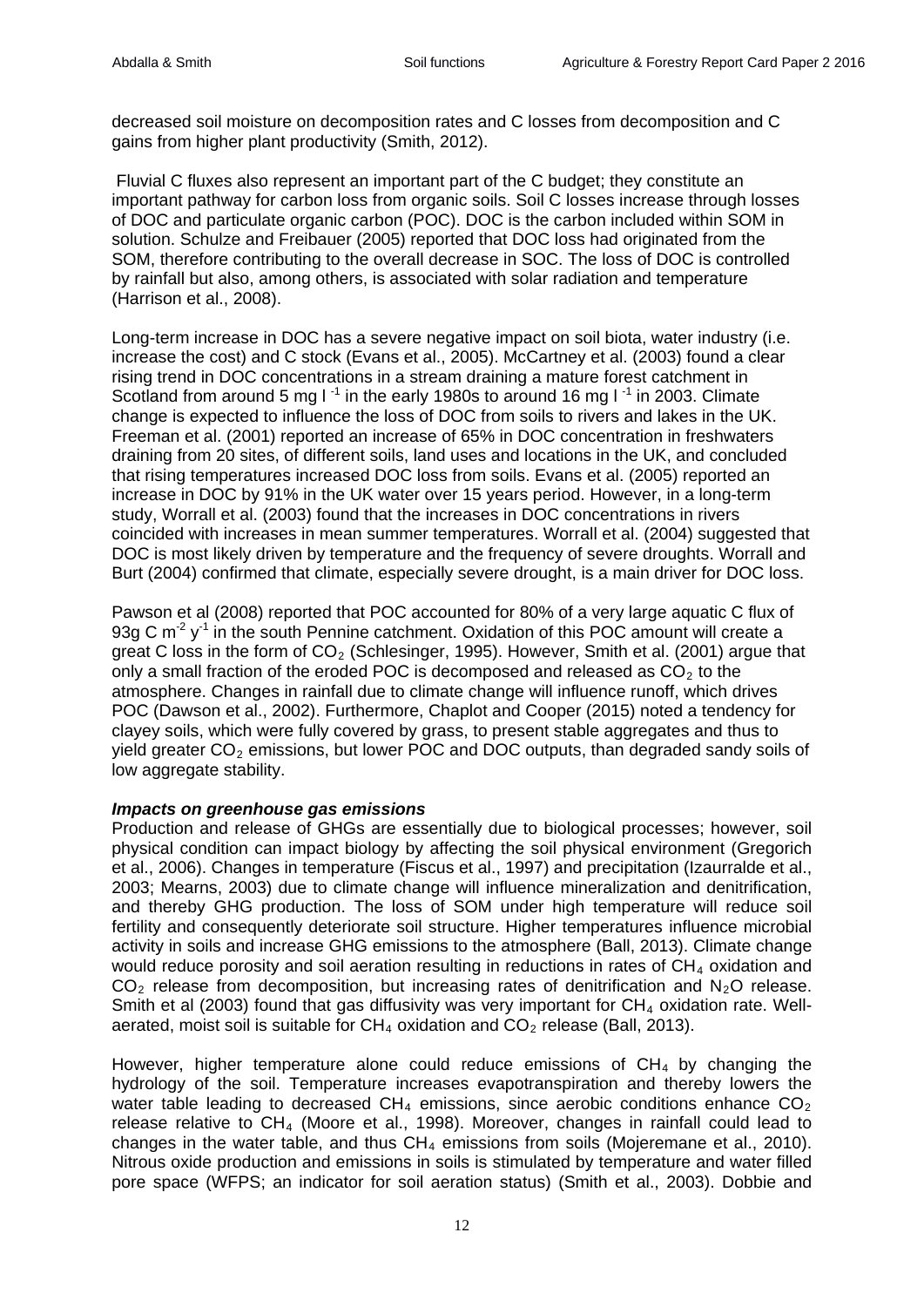Smith (2001) found a linear relationship between WFPS and mean  $N_2O$  fluxes for a grassland soil in Scotland.

Land management with climate change (i.e. climate-induced changes in land management) can have substantial impacts on soils. Graves and Morris (2013) found interaction between the projected land use management scenarios and climate change resulted in soil degradation. Schils et al. (2008) estimated the loss of SOC in Europe due to land use change especially drainage, by 20-40 tonnes of  $CO<sub>2</sub>$  ha<sup>-1</sup>y<sup>-1</sup>. Lowering water table in organic soils by drainage increases  $CO<sub>2</sub>$  loss but decreases  $CH<sub>4</sub>$  emissions to the atmosphere (Smith et al., 2003). However, restoration could reduce C fluxes, but may increase  $CH_4$ emissions (e.g. Waddington and Day, 2007). Precision application of N (Pierce and Nowak, 1999) and management to reduce the fallow period and/ or minimise soil disturbances reduce  $N_2$ O losses and thereby, GHG emissions (Osborne et al., 2010). Webb et al. (2001) reported that the loss of mixed farming will result in soil C loss.

This is because the association between crop and animal outputs can give suitable inputs of nutrients to soils and protect the crop. The decrease in SOC content in the English arable soils is due to replacing grassland in mixed farming rotations by permanent arable cropping (King et al., 2005). In a literature review, Post and Kwon (2000) reported that land use change from arable cropping to grassland would increase soil C by 33 g C m<sup>-2</sup> y<sup>-1</sup> however, rainfall intensity and the species sown in the new pasture can considerably affect the rate. Tillage practices and climate variations affect the release of GHGs from soils. No-tillage increases  $N_2O$  emissions, but decreases  $CO_2$  emissions (Ball et al., 1999; Abdalla et al., 2013). Changes in vegetation cover could alter runoff and nutrient losses as well as SOM content through C input to soils. Soil ploughing increases  $CO<sub>2</sub>$ -evolution (Reicosky and Archer, 2007) because ploughing increases soil disturbance, crop residues distribution (Grigera et al., 2007) and microclimate i.e. increases soil temperature (Vinther and Dahlmann-Hansen, 2005). However, an application of combined management to reduce N and C emissions could be a useful approach to prevent trade off and swapping of emissions between the GHG gases  $CO<sub>2</sub>$ , CH<sub>4</sub> and N<sub>2</sub>O (Schils et al., 2008).

Holman et al. (2005) predicted a possible future reduction in the arable land area in East Anglia and conversion of upland grass to arable in the Northwest as a result of economic pressure under future climate scenarios. They also predict the introduction of new crops such as sunflower, grain and forage maize and the altering of current rotations. However, soil erosion and loss of SOM have the potential to limit the ability of farmers to take advantage of future opportunities to increase agricultural production (MLCC, 2013). Preserving upland vegetation cover is a key win-win management strategy that will reduce erosion and loss of soil carbon, and protect a variety of services, such as the continued delivery of a high quality water resource.

Further, the growing of energy crops such as willow and *Miscanthus* which increase SOM and mitigate GHG emissions (Hiller et al., 2009) could be encouraged under future climatic condition (Evans et al., 1995). Land use change will also be moderated by potential policy goals that seek to reduce GHG emissions from land and / or increase the size of land-based sinks. This will include strategies to reduce C and N fluxes through increased efficiency, afforestation and biomass production.

# **Conclusions**

We have reviewed the impacts of anthropogenic climate and atmospheric  $CO<sub>2</sub>$  concentration change on soil functions in the UK. Currently, soil erosion is high especially in England and Wales, nitrate leaching is high in some localities but ammonia emission is decreasing. Also, arable agriculture is currently losing SOC. Climate change will accelerate soil processes, and could lead to more rapid decomposition of SOM, increased microbiological activity, quicker release of nutrients, increased rates of nitrification and denitrification, increased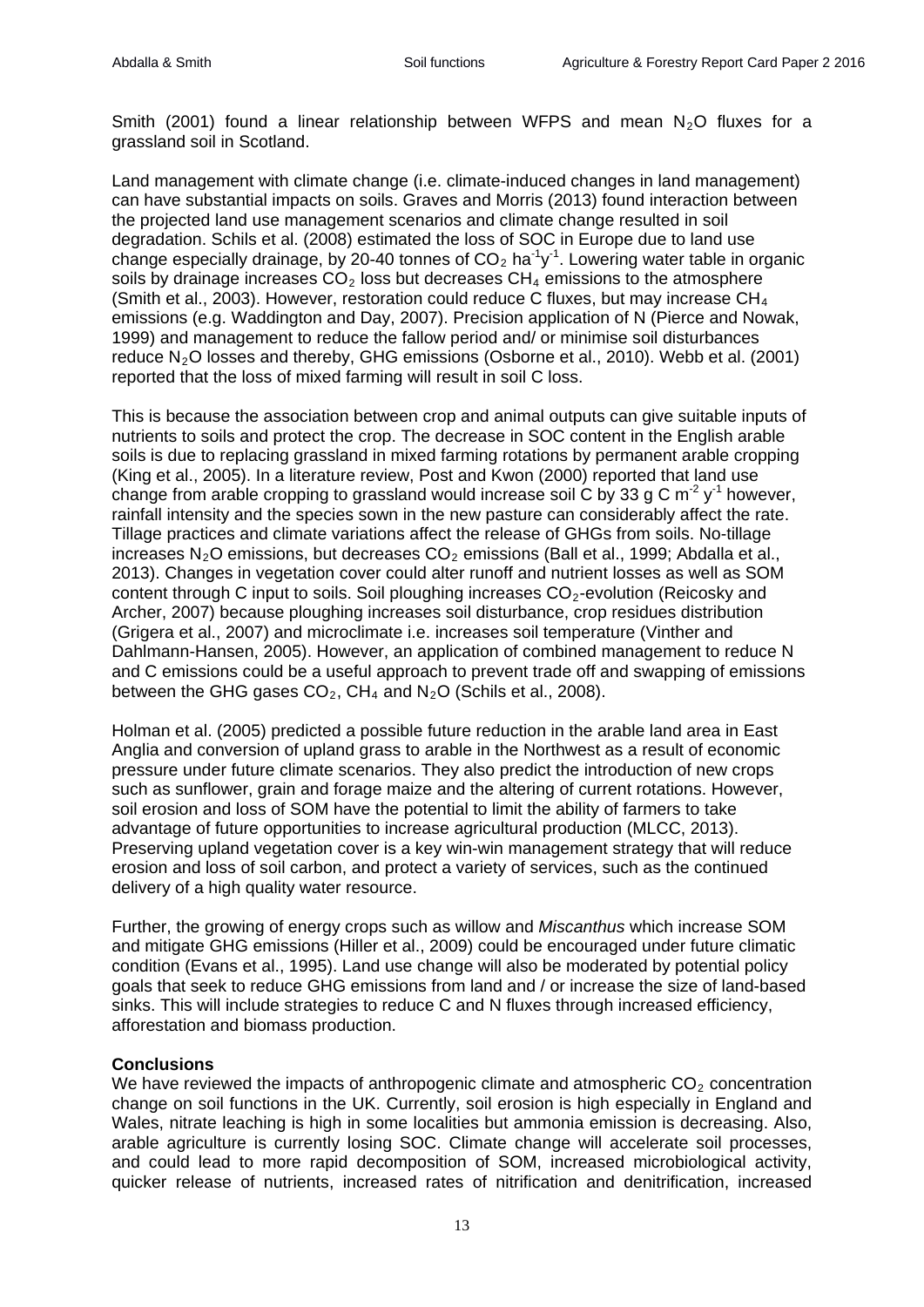nitrate leaching and soil erosion. These changes in soil processes will influence soil structure, pH, trafficability / workability and fertility. However, the extent of this influence depends on the size of future changes in climate and on the interaction between the influences of different parameters. Climate change would reduce  $CH<sub>4</sub>$  oxidation and  $CO<sub>2</sub>$ release from decomposition, but increase rates of denitrification and  $N_2O$  release. Under climate change, the NPP and litter input will increase and could compensate for potential SOC losses due to increased decomposition rates.

The net SOC stock will therefore, be determined by the balance between the C losses from decomposition and C gains from the high crop productivity. However, this will significantly be affected by the climate-induced changes in land use and management. Most of the available evidences show that management and land use systems and not climate change will have the greater impacts on future SOC. However, the evidences from experimental and simulation researches on soils and impacts of future climate change on SOC in the UK are inadequate. To fill this key knowledge gap we suggest proposing new strategies that emphasize additional necessary researches.

# **References**

- Abdalla M, Wattenbach M, Smith P, Ambus P, Jones M, Williams M (2009) Application of the DNDC model to predict emissions of  $N_2O$  from Irish agriculture. Geoderma 151:327-37.
- Abdalla, M., Jones, Williams, M (2010) Simulation of nitrous oxide emissions from Irish arable soils: effects of climate change and management. Biology and Fertility of Soils 46:247-260.
- Abdalla M, Osborne B, Lanigan G, Forristal D, Williams M, Smith P, Jones MB (2013) Conservation tillage systems: a review of its consequences for greenhouse gas emissions. Soil Use & Management 29:199-209.
- Abdalla M, Hastings A, Helmy M, Prescher A, Osbourne B, Lanigan G, Forristal D, Killi D, Maratha P, Williams M, Rueangritsarakul K, Smith P, Nolan P, Jones MB (2014) Assessing the combined use of reduced tillage and cover crops for mitigating greenhouse gas emissions from arable ecosystem. Geoderma 223, 9-20.
- Allen DE, Singh BP, Dalal RC (2011) Soil Health Indicators, Soil Health and Climate Change: A Review of Current Knowledge. In B.P. Singh et al. (eds.), Soil Health and Climate Change, Soil Biol. 29.Springer-Verlag, Berlin 25-45.
- Anderson LJ, Maherali H, Johnson HB, Wayne H, Jackson RB (2001) Gas exchange and photosynthetic acclimation over subambient to elevated  $CO<sub>2</sub>$  in a C3-C4 grassland. Global Change Biology 7: 693-707.
- Ball BC (2013) Soil structure and greenhouse gas emissions: a synthesis of 20 years of experimentation. European Journal of Soil Science 64: 357-373.
- Ball AS, Drake BG (1998) Stimulation of soil respiration by carbon dioxide enrichment of marsh vegetation. Soil Biology and Biochemistry 30: 1203-1205.
- Ball BC, Scott A, Parker JP (1999) Field  $N_2O$ ,  $CO_2$  and  $CH_4$  fluxes in relation to tillage, compaction and soil quality in Scotland. Soil Tillage Research 53:29-39.
- Barclay C (2012) Agriculture and Climate Change. House of the common library. SN/SC/3763. Science and Environment Section.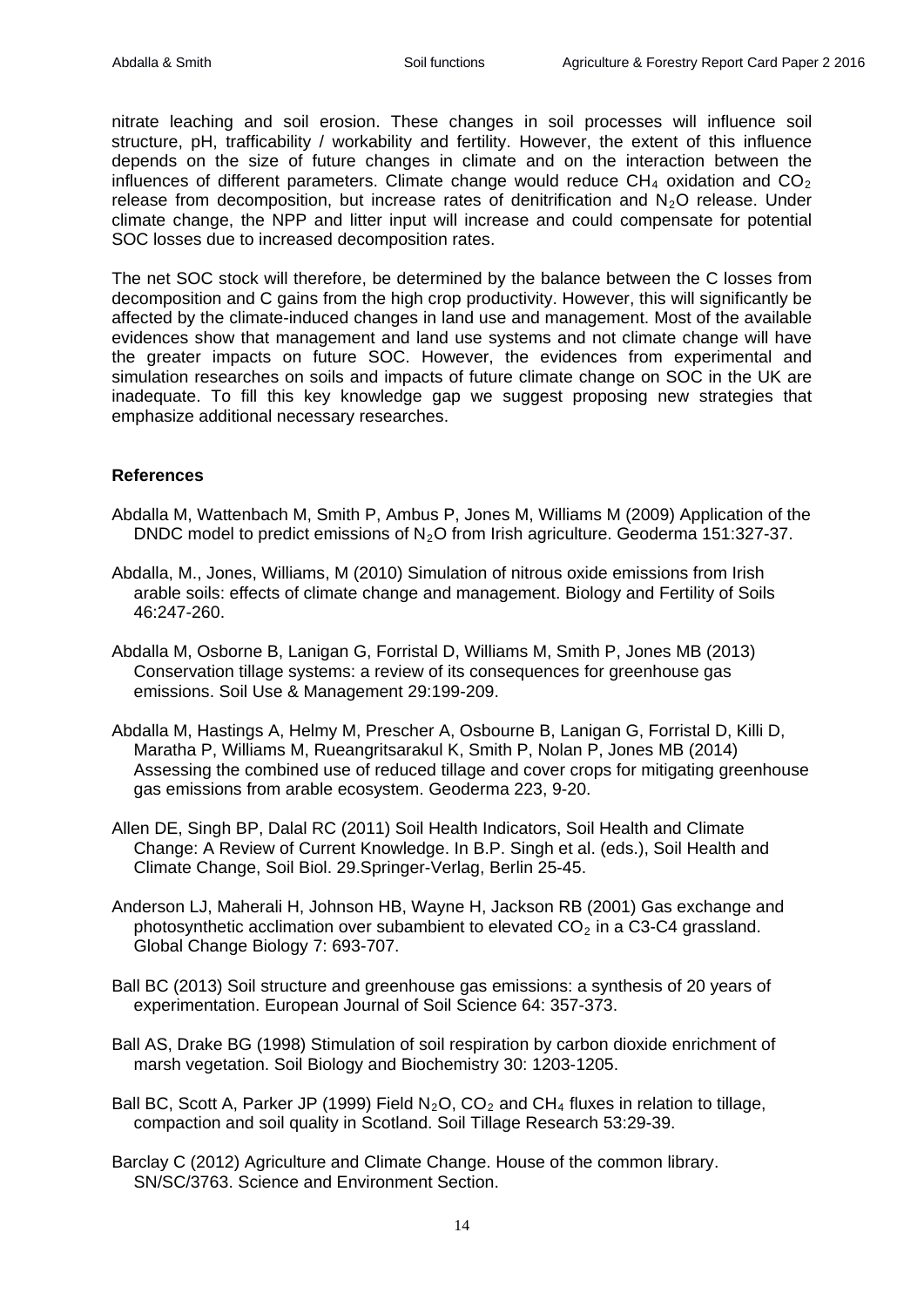- Bardgett RD (2005) The Biology of Soil: A Community and Ecosystem Approach. Oxford Univ. Press, Oxford.
- Barraclough D, Smith P, Worrall F, Black H, Bhogal A (2015) Climate change and soil carbon declines in England and Wales 1978-2003. European Journal of Soil Science 66: 451-462.
- BassiriRad H (2000) Kinetics of nutrient uptake by roots: responses to global change. New Phytologist 147: 155-169.
- Bellamy PH, Loveland PJ, Bradley RI, Lark RM, Kirk GJD (2005) Carbon losses from all soils across England and Wales 1978-2003. Nature 437: 245-248.
- Bernhardt ES, Barber JJ, Pippen JS, Taneva L, Andrews JA, Schlesinger WH (2006) Longterm effects of Free Air  $CO<sub>2</sub>$  Enrichment (FACE) on soil respiration. Biogeochemistry 77: 91-116.
- Blankinship J, Niklaus P, Hungate B (2011) A meta-analysis of responses of soil biota to global change. Oecologia 165:553-565.
- Borken W, Matzner E (2009) Reappraisal of drying and wetting effects on C and N mineralization and fluxes in soils. Global Change Biology 15:808-824.
- Bowman RS, Sullivan EJ, Li Z (2000) Uptake of cations, anions, and nonpolar organic molecules by surfactant-modified clinoptilolite-rich tuff. p. 287-297. In C. Colella and F. A Mumpton (eds.) Natural zeolites for the third millennium. De Frede Editore, Naples, Italy.
- BowdenWB, Bormann FH (1986) Transport and loss of nitrous oxide in soil water after forest clear cutting. Science 233: 867-869.
- Bouraoui F, Galbiati L, Bidoglio G (2002) Climate change impact on nutrient loads in the Yorkshire Ouse catchment (UK). Hydrol. Earth System Science 6: 197-209.
- Brevik EC (2013) An Introduction to Soil Science Basics. In Soils and Human Health; Brevik EC, Burgess LC, Eds.; CRC Press: Boca Raton, FL, USA, 2013; pp. 3-28.
- Burt TP, Shahgedanova M (1998) An historical record of evaporation losses since 1815 calculated using long-term observations from the Radcliffe Meteorological Station, Oxford, England. Journal of Hydrology 205: 101-111.
- Campbell DJ, O'Sullivan LA (1991) 'The Cone Penetrometer in Relation to Trafficability, Compaction, and Tillage' in Smith, K.A. and Mullins, C.E. Soil Analysis: Physical methods, Marcel Dekker, New York.
- Carter MR, Stewart BA (eds) (1996) Structure and Organic Matter Storage in Agricultural Soils. CRC Press, Boca Raton, Fla., USA. 477pp.
- Chaplot V, Cooper M (2015) Soil aggregate stability to predict organic carbon outputs from soils [Geoderma](http://www.sciencedirect.com/science/journal/00167061) 243-244: 205-213.
- Chapman SJ, Bell JS, Campbell CD et al. (2013) Comparison of soil carbon stocks in Scottish soils between 1978 and 2009. European Journal of Soil Science 64: 455-465.

Cheng W (2009) Rhizosphere priming effect: Its functional relationships with microbial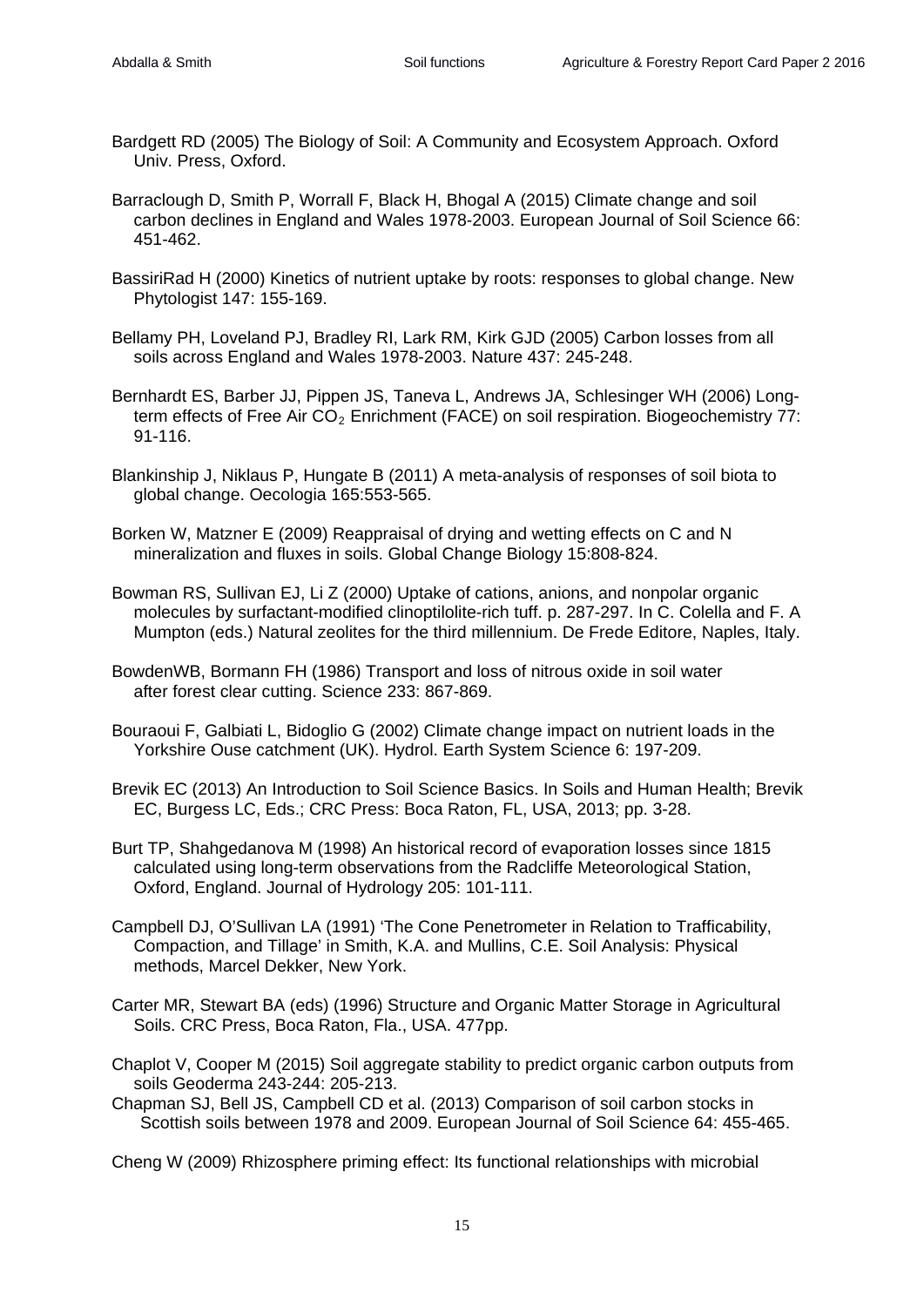turnover, evapotranspiration, and C-N budgets. Soil Biology and Biochemistry 41:1795- 1801.

- Christensen TR, Michelsen A, Jonasson S, Schmidt IK (1997) Carbon dioxide and methane exchange of a subarctic heath in response to climate change related environmental manipulations. Oikos 79:34-44.
- Ciais P, Wattenbach M, Vuichard N, Smith P, Piao SL, Luyssaert S, Janssens I, Bondeau A, Dechow R, Smith PC, Beer C, van der Werf GR, Gervois S, Van Oost K, Tomelleri E, Don A, Freibauer A, Schulze ED, Abril G, Bouriaud O, Churkina G, Grace J, Jung M, Nabuurs GJ, Paris JD, Papale D, Peylin P, Reichstein M, Schellhaas MJ, Soussana JF, Vetter M, Viovy N, Zaehle S (2010) The European Carbon Balance. Part 2: Croplands. Global Change Biology16: 1409-1428.
- Conen F, Dobbie KE, Smith KA (2000) Predicting  $N<sub>2</sub>O$  emissions from agricultural land through related soil parameters. Global Change Biology 6: 417-426.
- Curtin D, Steppuhn H, Campbell C A, Biederbeck VO (1999) Carbon and nitrogen mineralization in soil treated with chloride and phosphate salts. Canadian Journal of Soil Science 79: 427-429.
- Dai A (2011) Drought under global warming: A review. WIREs Climate Change 2: 45-65.
- Dalal RC, Eberhard R, Grantham T, Mayer DG (2003) application of sustainability indicators, soil organic matter and electrical conductivity, to resource management in the northern grains region. Australian Journal of Experimental Agriculture 43:253-259.
- Dalal R C, Allen D E, Livesley S J and Richards G (2008) Magnitude and biophysical regulators of methane emission and consumption in the Australian agricultural, forest, and submerged landscapes: a review. Plant and Soil 309: 43-76.
- Davidson EA and Janssens IA (2006) Temperature sensitivity of soil carbon decomposition and feedbacks to climate change. Nature 440:165-173.
- Dawson JJC, Billett MF, Neal C, Hill S (2002) A Comparison of Particulate, Dissolved and Gaseous Carbon in Two Contrasting Upland Streams in the UK. Journal of Hydrology 257: 226- 246.
- Dawson JJC, Godsiffe EJ, Thompson IP, Ralebitso-Senior TK, Killham KS, Paton GI (2007) Application of biological indicators to assess recovery of hydrocarbon impacted soils. Soil Biology and Biochemistry 39:164-177.
- De Catanzaro JB, Beauchamp EG (1985) The effect of some carbon substrates on denitrification rates and carbon utilization in soil. Biology and Fertility in Soils 1:183-187.
- Deenik J (2006) Nitrogen Mineralization Potential in Important Agricultural Soils of Hawai'i. Soil and Crop Management SCM-15.
- Defra (2006) Estimate of the sources of phosphorus in UK waters. White PJ, Hammond JP (2006). A Defra funded project WT0701CSF.
- Defra (2010) Use of 'UKCIP08 Scenarios' to determine the potential impact of climate change on the pressures/threats to soils in England and Wales. Cooper D, Gooday R, Hallett P, Irvine B, Morrow K, Ragab R, Rawlins B, Richards M, Smith P, Tye A. Defra Project SP0571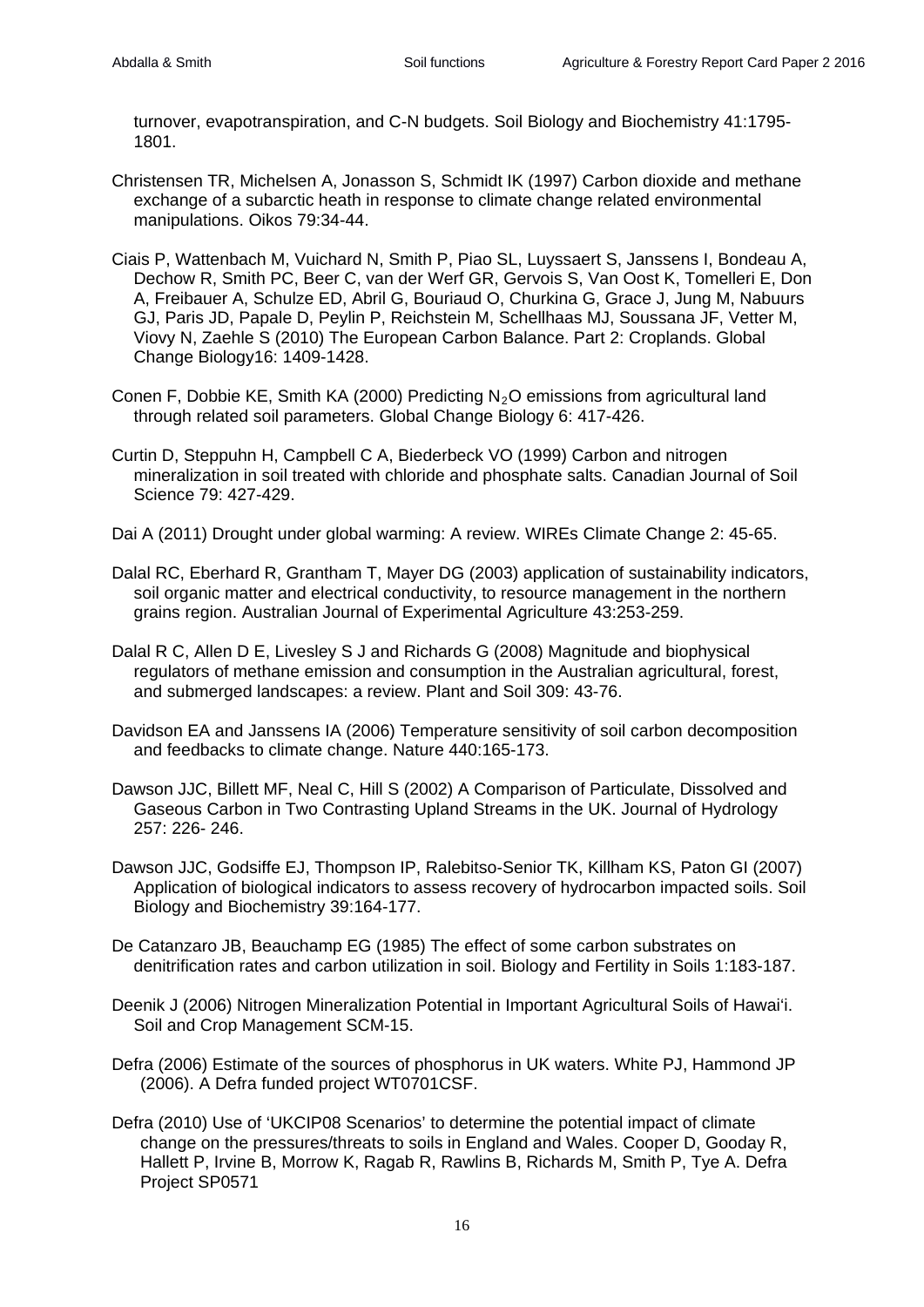- Defra (2011) Evaluation of the Occurrence of Soils with pH Higher than 8.3 Observed Within the Countryside Survey. Lebron I, Keith AM, Hughes S, Robinson DA, Reynolds B, Cooper D, Emmett BA(2011). Project SP1304. Centre for Ecology and Hydrology, UK.
- Defra (2013) Department for Environment, Food and Rural Affairs 2013. Air pollution in the UK.
- Delgado MJ, Garrido JM, Ligero F, Lluch C ( 1993 ) Nitrogen fi xation and carbon metabolism by nodules and bacteroids of pea plants under sodium chloride. Physiologia Plantarum 89: 824-829.
- De Vries FT, Bardgett RD (2014) Terrestrial Biodiversity Climate change Impacts Report Card. Technical paper, Climate change effects on soil biota in the UK. <http://www.manchester.ac.uk/research>
- De Vries FT, Shade A (2013) Controls on soil microbial community stability under climate change. Frontiers in Microbiology 4:265.
- Di HJ, Cameron KC, Shen JP, Winefield CS, O'Callaghan M, Bowatte S, He JZ (2009) Nitrification driven by bacteria and not archaea in nitrogen-rich grassland soils. Nature Geoscience 2: 621-624.
- Dobbie KE, Smith KA (2001) The effects of temperature, water filled pore space and land use on N2O emissions from an imperfectly drained gleysol. European Journal of Soil Science 52: 667-673.
- Domınguez MT, Sowerby A, Smith AR, Robinson DA, Van Baarsel S, Mills RTE, Marshall MR, Koller E, Lebron I, Hall J, Emmett BA (2015) Sustained impact of drought on wet shrublands mediated by soil physical changes. Biogeochemistry 122:151-163.
- Donnison L (2011) Review of the effects of farmland trees on erosion and pollution in the local farmed landscape. Report to Woodland Trust.
- Ducharne A, Baubion C, Beaudoin N, Benoit M, Billen G, Brisson N, et al (2007) Long term prospective of the Seine River system: confronting climatic and direct anthropogenic changes. Science of the Total Environment 375:292-311.
- Dueri S, Calanca PL, Fuhrer J (2007) Climate change affects farm nitrogen loss-A Swiss case study with a dynamics farm model. Agricultural Systems 93:191-214.
- EA (2004). Environment Agency (2004). The state of soils in England and Wales.
- Earl R (1997) Prediction of trafficability and workability from soil moisture deficit. Soil and Tillage Research 40:155-168.
- Emmett BA, Beier C, Estiarte M, Tietema A, Kristensen HL, Williams D, Penuelas J, Schmidt I, Sowerby A (2004) The response of soil processes to climate change: results from manipulation studies of shrublands across an environmental gradient. Ecosystems 7:625- 37.
- Evans LG, Eckersten H, Semenov MA, Porter JR (1995) Effects on willow. In: Harrison, PA, Butterfield RE, Downing TE (Eds.), Climatic Change and Agriculture in Europe.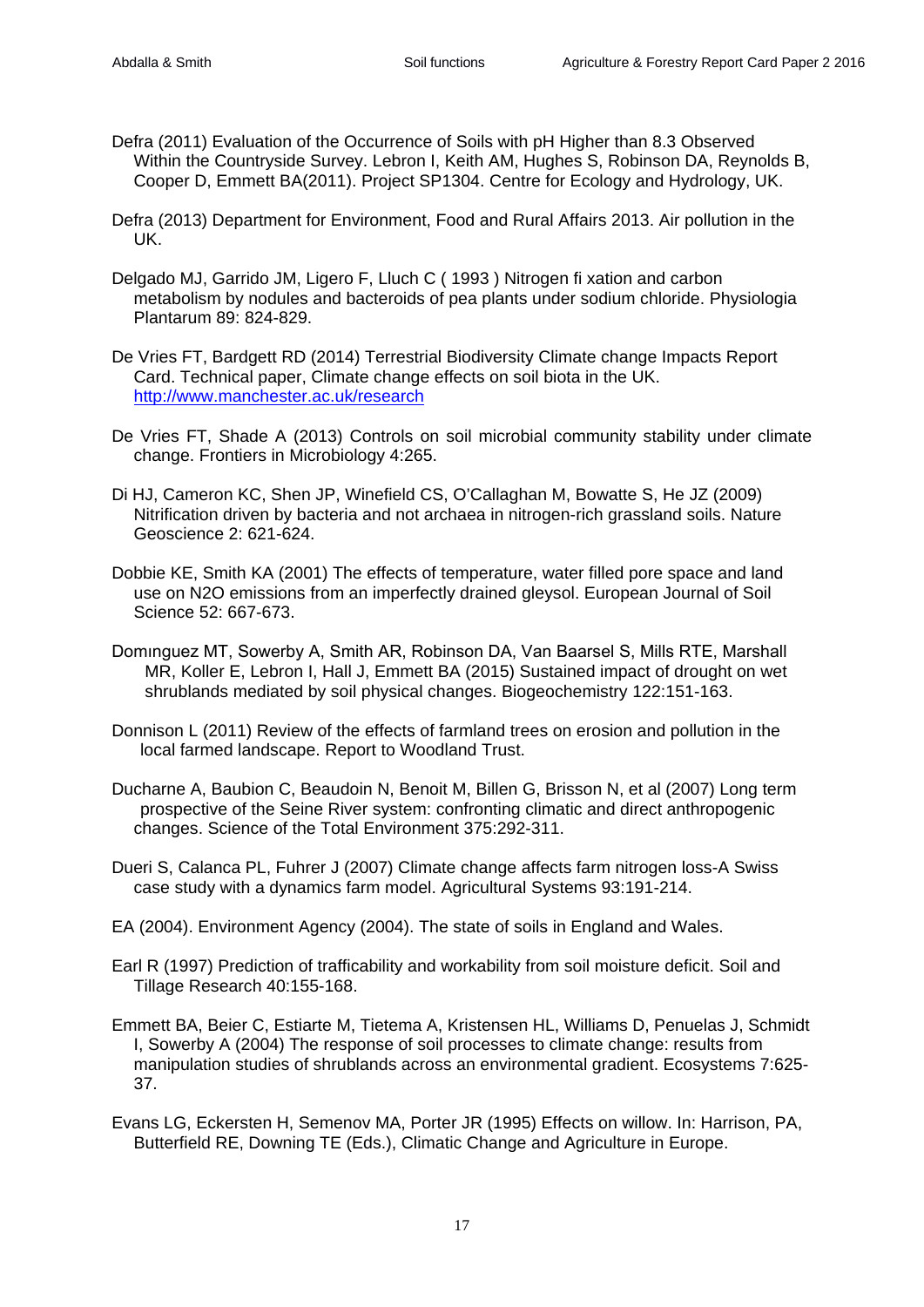- Assessment of Impacts and Adaptations. University of Oxford, UK, pp. 220-223 Research Report No. 9. Environmental Change Unit.
- Evans CD (2005) Modeling the effects of climate change on an acidic upland stream, Biogeochemistry 74: 21-46.

Evans CD, Monteith DT, Cooper DM (2005) Long-term increases in surface water dissolved organic carbon: Observations, possible causes and environmental impacts. Environmental Pollution 137: 55-71.

Evans CD, Freeman C, Cork LG, Thomas DN, Reynolds B, Billett MF, Garnett MH, Norris D (2007) Evidence against recent climate-induced destabilisation of soil carbon from C-14 analysis of riverine dissolved organic matter. Geophysical Research Letters 34: L07407.

Falge E, Baldocchi D, Tenhunen J, Aubinet M, Bakwin P, Berbigier P, Bernhofer C, Burba G, Clement R, Davis KJ (2002) Seasonality of ecosystem respiration and gross primary production as derived from FLUXNET measurements. Agricultural and Forest Meteorology 113:53-74.

Fang C, Smith P, Moncrieff J B, Smith J U (2005) Similar response of labile and resistant soil organic matter pools to changes in temperature. Nature 433: 57-59.

Favis-Mortlock DT, Boardman J (1995) Nonlinear responses of soil erosion to climate change: a modelling study on the UK South Downs. Catena 25: 365-387.

Flessa H, Ruser R (2002) N<sub>2</sub>O and CH<sub>4</sub> fluxes in potato fields: automated measurement, management effects and temporal variation. Geoderma 105:307-325.

Fowler D, Pyle JA, Raven JA, Sutton MA (2013) The global nitrogen cycle in the twentyfirst century: introduction. Philosophical Transactions of the Royal Society B 2013 368 20130120; DOI: 10.1098/rstb.2013.0120.

Freeman C, Evans CD, Monteith DT, Reynolds B, Fenner N (2001) Export of organic carbon from peat soils. Nature 412: 785.

- Freeman C, Fenner N, Ostle NJ, Kang H, Dowrick DJ, Reynolds B, Lock MA, Sleep D, Hughes S and Hudson J (2004) Export of dissolved organic carbon from peatlands under elevated carbon dioxide levels. Nature 430:195-198.
- Fiscus EL, Reid CD, Miller JE, Heagle AS (1997) Elevated  $CO<sub>2</sub>$  reduces O3 flux and O3induced yield losses in soybeans: possible implications for elevated CO2 studies. Journal of Experimental Botany 48:307-13.

Geris J, Tetzlaff D, Soulsby C (2015) Resistance and resilience to droughts:

hydropedological

controls on catchment storage and run-off response. Hydrological Processes. Published online in Wiley Online Library (wileyonlinelibrary.com) DOI: 10.1002/hyp.10480.

Goidts, E., van Wesemael, B., 2007. Regional assessment of soil organic carbon changes under agriculture in Southern Belgium (1955-2005). Geoderma 141: 341-354.

Gordon H, Haygarth PM, Bardgett RD (2008) Drying and rewetting effects on soil microbial community composition and nutrient leaching. Soil Biology and Biochemistry 40:302-311.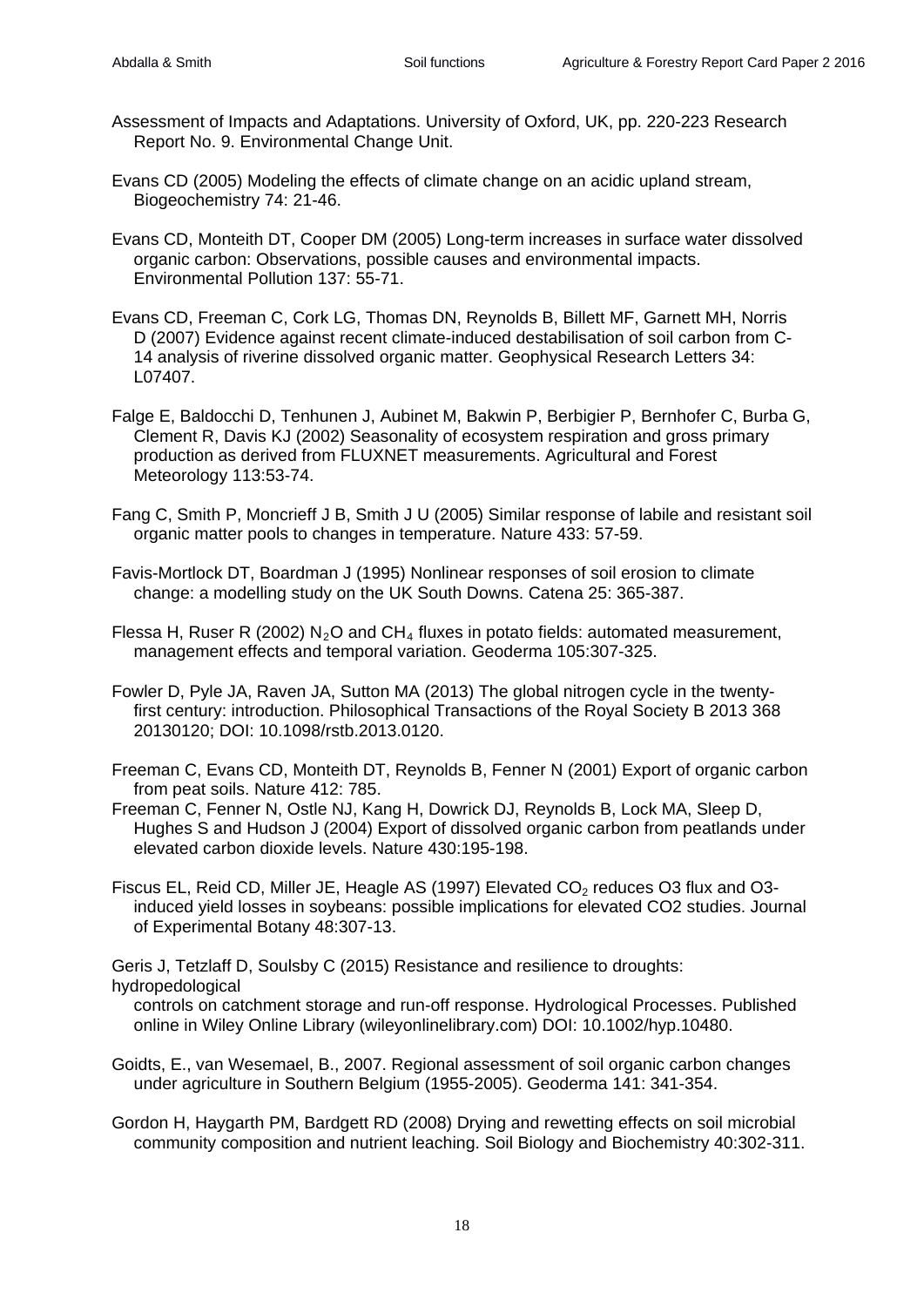- Gottschalk P, Smith JU, Wattenbach M, Bellarby J, Stehfest E, Arnell N, Osborn T, Jones C, Smith P (2012) How will organic carbon stocks in mineral soils evolve under future climate? Global projections using RothC for a range of climate change scenarios. Biogeosciences 9: 3151-3171.
- Goulding K W T (1990) Nitrogen deposition to land from the atmosphere. Soil Use and Management 6:61-63
- Graves AR, Morris J (2013) Restoration of fenland peatland under climate change. Report to the Adaptation Sub-Committee of the Committee on Climate Change. Cranfield University, Bedford.
- Grayston SJ, Vaughan D, Jones D (1996) Rhizosphere carbon flow in trees, in com-parison with annual plants: the importance of root exudation and its impact on microbial activity and nutrient availability. Applied Soil Ecology 5: 29-56.
- Gregorich EG, Rochette P, Hopkins DW, McKim UF, St-Georges P (2006) Tillage-induced environmental conditions in soil and substrate limitation determine biogenic gas production. Soil Biology and Biochemistry 38: 2614-2628.
- Grigera MS, Drijber RA, Wienhold BJ (2007) Redistribution of crop residues during row cultivation creates a biologically enhanced environment for soil microorganisms. Soil Tillage Research 94:550-554.

Harding AE, Rivington M, Mineter MJ, Tett SFB (2015) Agro-meteorological indices and climate model uncertainty over the UK. Climatic Change 128:113-126.

- Harrison A , Taylor K, Scott A, Poskitt J, Benham D, Grace J, Chaplow J, Rowland P (2008) Potential effects of climate change on DOC release from three different soil types on the Northern Pennines UK: examination using field manipulation experiments. Global Change Biology14:687-702.
- Harrison AM, Plim JFM, Harrison M, Jones LD, Culshaw MG (2012) The relationship between shrink-swell occurrence and climate in southeast England, Proceedings of the Geologists Association, vol. 123, no. 4, pp. 556-575.
- Hillier J, Whittaker C, Dailey G et al. (2009) Greenhouse gas emissions from four bioenergy crops in England and Wales: integrating spatial estimates of yield and soil carbon balance in life cycle analyses. Global Change Biology Bioenergy 1: 267-281.
- Hobbie SE (1996) Temperature and plant species control over litter decomposition in Alaskan tundra. Ecological Monographs 66:503-522.
- Holland JM (2004) The environmental consequences of adopting conservation tillage in Europe: reviewing the evidence. Agriculture, Ecosystems and Environment 103: 1-125.
- Holman IP, Nicholls RJ, Berry PM, Harrison PA, Audsley E, Shackley S, Rounsevell MDA (2005) A regional, multi-sectoral and integrated assessment of the impacts of climate and socioeconomic change in the UK. II. Results. Climatic Change 71:43-73.
- Hopkins DW, Waite IS, McNicol JW, Poulton PR, Macdonald AJ, O'Donnell AG (2009). Soil organic carbon contents in long-term experimental grassland plots in the UK (Palace Leas and Park Grass) have not changed consistently in recent decades. Global Change Biology15: 1739-1754.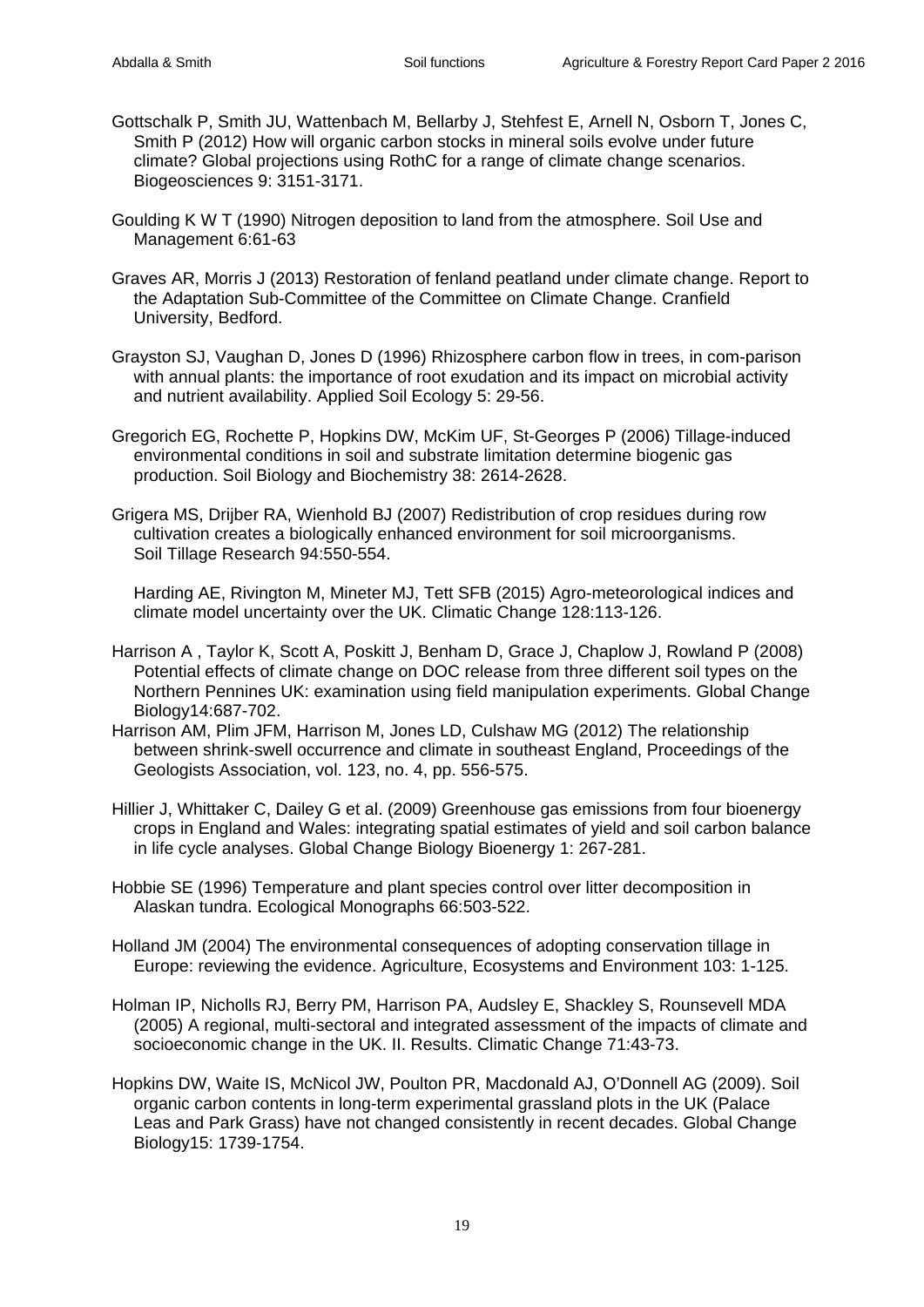- Houghton JT, Callander BA, Varney SK (1992) Climate Change: The Supplementary Report to the IPCC Scientific Assessment, Cambridge University Press, Cambridge, UK, 1992.
- Hough MN, Jones RJA (1997) The UK Met Office rainfall and evaporation calculation system: MORECS version 2.0 -an overview. Hydrology and Earth System Sciences 1:227-239.
- Hulme M, Hossell JE, Parry ML (1993). Future climate change and land use in the UK. Geography Journal159:131-147.
- Hungate BA, Duval BD, Dijkstra P, Johnson DW, Ketterer ME, Stiling P, Cheng W, Millman J, Hartley A, Stover DB (2014) Nitrogen inputs and losses in response to chronic  $CO<sub>2</sub>$ exposure in subtropical oak woodland. Biogeosciences 11: 3323-3337.
- Ineson P, Benham DG, Poskitt J, Harrison AF, Taylor K, Woods C (1998a) Effects of climate change on nitrogen dynamics in upland soils. 2. A soil warming study. Global Change Biology 4:153-61.
- Ineson P, Taylor K, Harrison AF, Poskitt J, Benham DG, Tipping E, Woof C (1998b) Effects of climate change on nitrogen dynamics in upland soils. 1. A transplant approach. Global Change Biology 4:143-52.
- Jackson RB, Sperry JS, Dawson TE (2000) Root water uptake and transport: using physiological processes in global predictions. Trends in Plant Science 5: 482-488.
- Janssens IA, et al. (2003) Europe's terrestrial biosphere absorbs 7 to 12% of European anthropogenic  $CO<sub>2</sub>$  emissions. Science 300:1538-1542.
- Jastrow JD, Amonette JE, Bailey VL (2007) Mechanisms controlling soil carbon turnover and their potential application for enhancing carbon sequestration. Climatic Change 80: 5-23.

Jenny H (1941) Factors of Soil Formation. McGraw-Hill, New York, 281 pp.

Jia ZJ, Conrad R (2009) Bacteria rather than Archaea dominate microbial ammonia oxidation

in an agricultural soil. Environmental Microbiology 11:1658-1671.

- Johnson D E, Ward G M, Ramsey JJ (1996) Livestock methane: Current emissions and mitigation potential. In: Nutrient management of food animals to enhance and protect the environment (Ed. E. T. Kornegay). Lewis Publishers, New York, NY. 219-234.
- IPCC (2013) Summary for Policymakers. In: Climate Change 2013: The Physical Science Basis. Contribution of Working Group I to the Fifth Assessment Report of the Intergovernmental Panel on Climate Change [Stocker TF, D. Qin, G.-K. Plattner, M. Tignor, S. K. Allen, J. Boschung, A. Nauels, Y. Xia, V. Bex and P.M. Midgley (eds.)]. Cambridge University Press, Cambridge, United Kingdom and New York, NY, USA.
- Izaurralde RCC, NJ, Rosenberg RA, Brown JR, Thomson AM (2003) Integrated Assessment of Hadley Centre (HadCM2) Climate-Change Impacts on Agricultural Productivity and Irrigation Water Supply in the Conterminous United States. Part II. Regional Agricultural Production in 2030 and Soil 2095. Agricultural and Forest Meteorology 117:97-122.
- Murphy JM, Sexton DMH, Jenkins GJ, Booth B, Brown CC, Clark RT, Collins M, Harris GR, Kendon EJ, Betts RA, Brown SJ, Humphrey KA, McCarthy MP, McDonald RE, Stephens A, Wallace C, Warren R, Wilby R, Wood RA (2009) UK Climate projections science report: climate change projections. Met Office Hadley Centre, Exeter.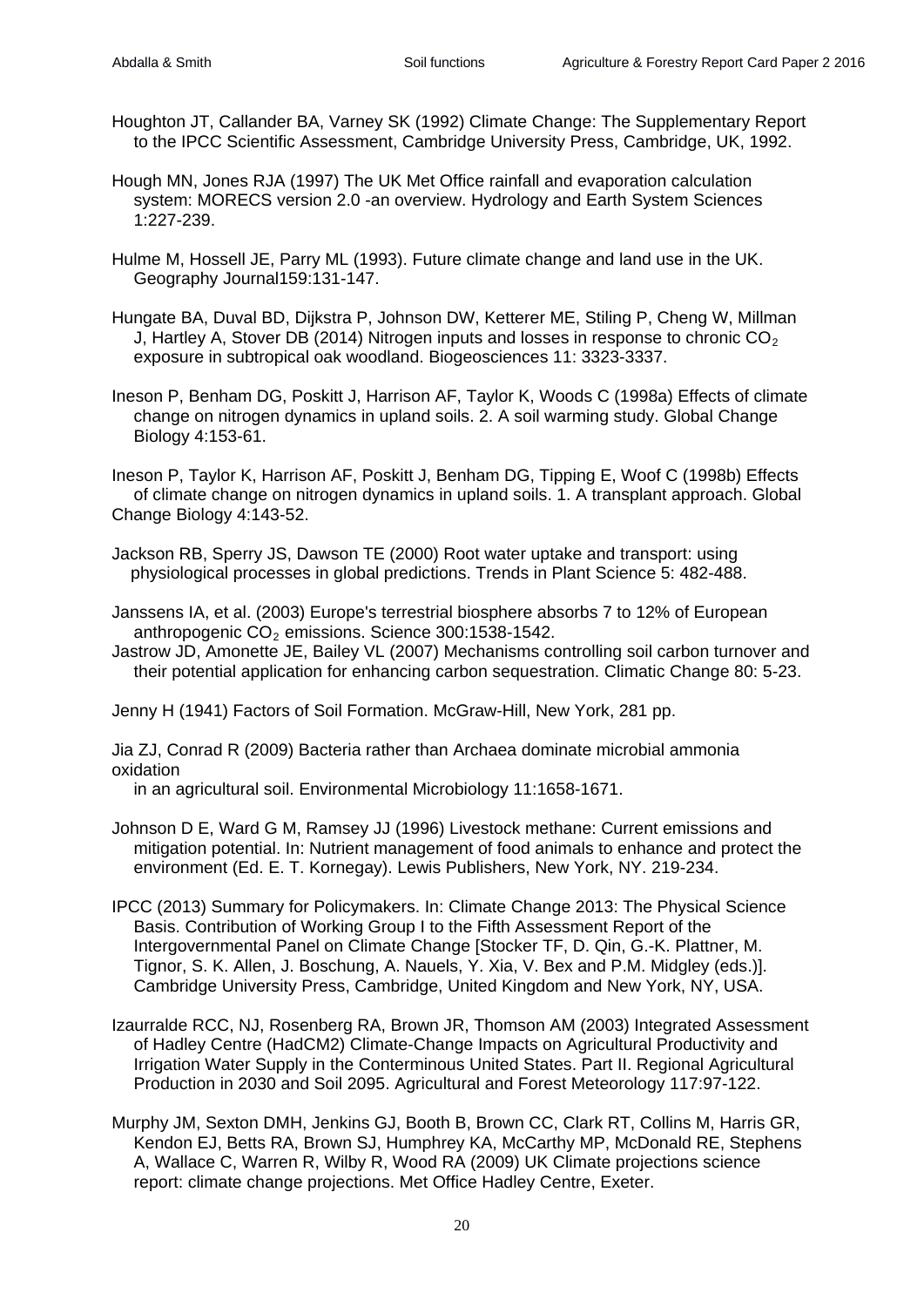- Kattenberg A, Giorgi F, Grassl H, Meehl GA, Mitchell JFB, Stouffer RJ, Tokioka T, Weaver AJ, and Wigley TML (1996) Climate models - projections of future climate, in Climate Change 1995: The Science of Climate Change, edited by J. T. Houghton, L. G. M. Filho, B. A. Callander, N. Harris, A. Kattenberg, and K. Maskell, pp. 285-357, Cambridge University Press, Cambridge, UK.
- Kay AL, Bell VA, Blyth EM, Crooks SM, Davies HN and Reynard NS (2013) A hydrological perspective on evaporation: Historical trends and future projections in Britain. Journal of Water and Climate Change 4: 193-208.
- Kelso BHL, Smith RV, Laughlin RJ, Lennox SD (1997) Dissimilatory nitrate reduction in anaerobic sediments leading to river nitrite accumulation. Applied and Environmental Microbiology 63: 4679-4685.
- King JA, Bradley RI and Harrison R (2005) Current trends of soil organic carbon in English arable soils. Soil Use Management 21:189-195.
- Kirschbaum MUF (1995) The temperature dependence of soil organic matter decomposition, and the effect of global warming on soil organic C storage. Soil Biology and Biochemistry 27: 753-760.
- Kirk GJD, Bellamy PH (2010) Analysis of changes in organic carbon in mineral soils across England and Wales using a simple single-pool model. European Journal of Soil Science 61: 406-411.
- Lal R (2008) Carbon sequestration. Philosophical Transactions of the Royal Society, Series B, 363: 815-830.
- Leiros MC,Trasar-Cepeda C, Seoane S, Gil-Sotres F (1999) Dependence of mineralization of soil organic matter on temperature and moisture. Soil Biology Biochemistry 31: 327- 335.
- Liu JX, Zhang DQ, Zhou GY, Faivre-Vuillin B, Deng Q, Wang CL (2008)  $CO<sub>2</sub>$  enrichment increases nutrient leaching from model forest ecosystems in subtropical China. Biogeosciences 5:1783-1795.
- MacDonald AM, KB Matthews Paterson E, Aspinall RJ (1994) The impact of climate change on the soil-moisture regime of Scottish mineral soils. Environmental Pollution 83: 245- 250.
- MacDonald NW, Zak DR, Pregitzer KS (1995) Temperature effects on kinetics of microbial respiration and net nitrogen and sulphur mineralization. Soil Science Society of America Journal 59: 233-240.
- Machefert SE, Dise NB, Goulding KWT, Whitehead, PG (2002) Nitrous oxide emission from a range of land uses across Europe. Hydrology and Earth System Sciences, 6:325-337 Matzner E, Borken W (2008) Do freeze–thaw events enhance C and N losses from soils of different ecosystems? A review. European Journal of Soil Science 59:274-84.
- McCartney AG, Harriman R, Watt AW, Moore DW, Taylor EM, Collen P, Keay EJ (2003) Long-term trends in pH, aluminium and dissolved organic carbon in Scottish fresh waters; implications for brown trout (Salmo trutta) survival. The Science of the Total Environment 310:133-141.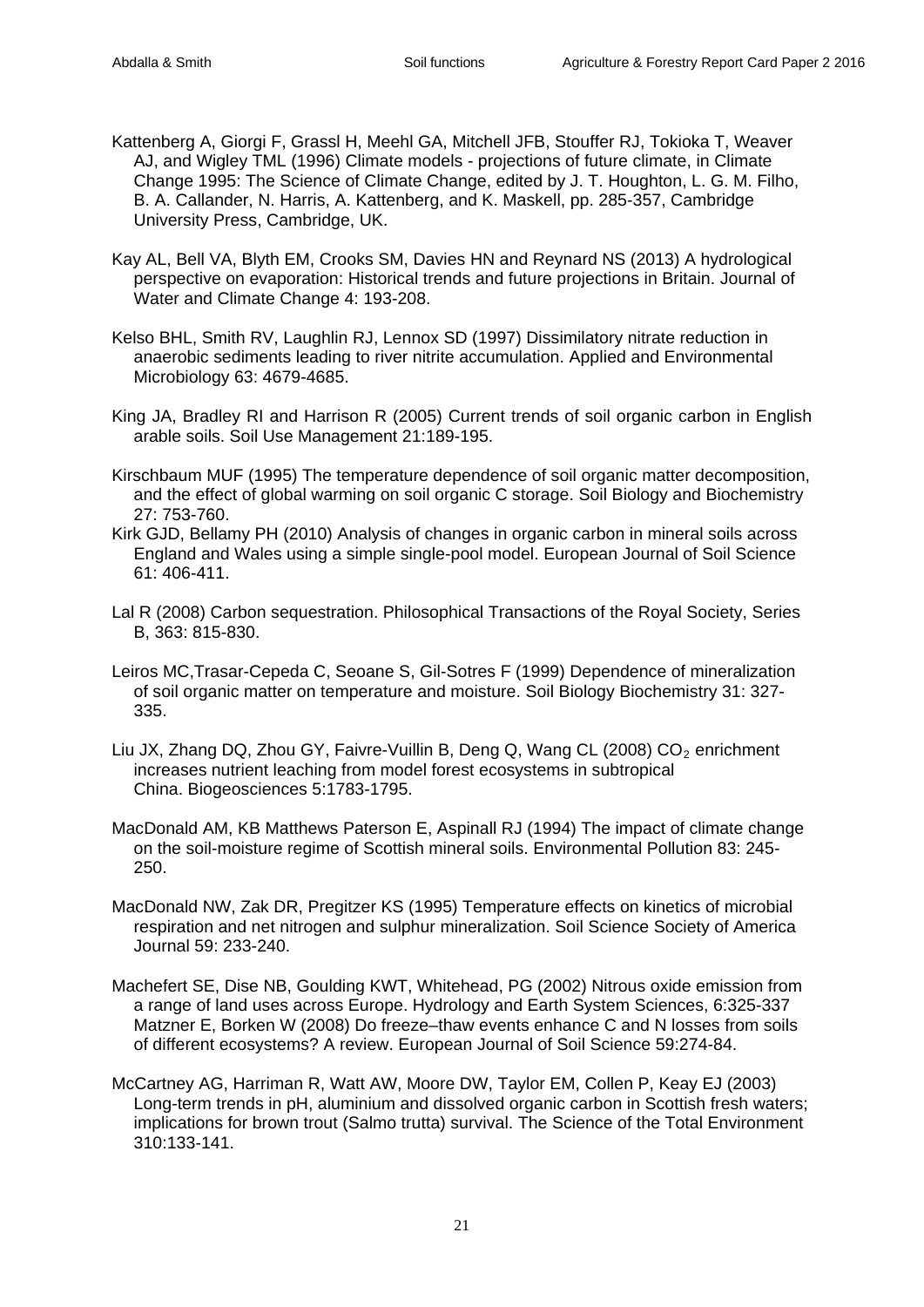- Mearns LO (2003) Issues in the impacts of climate variability and change on agriculture. Climatic Change 60, 1-6.
- McHugh M (2007) Short-term changes in upland soil erosion in England and Wales: 1999 to 2002. [Geomorphology](http://www.sciencedirect.com/science/journal/0169555X) [86:](http://www.sciencedirect.com/science/journal/0169555X/86/1) 204-213.
- MLCC (2013) Managing the land in a changing climate 2013. Adaptation Sub-Committee Progress Report 2013.
- Moebius BN, van Es HM, Schindelbeck RR, Idowu OJ, Clune DJ, Thies JE (2007) Evaluation of laboratory-measured soil properties as indicators of soil physical quality. Soil Science 172:895-912.
- Mohan SB, Schmid M, Jetten M, Cole J (2004) Detection and widespread distribution of the nrfA gene encoding nitrite reduction to ammonia, a short circuit in the biological nitrogen cycle that competes with denitrification. FEMS Microbiology Ecology 22: 57-63.
- Mojeremane W, Rees RM, Mencuccini M (2010) Effects of site preparation for afforestation on methane fluxes at Harwood Forest, NE England. Biogeochemistry 97: 89-107.
- Moore TR, Roulet NT, Waddington JM (1998), Uncertainty in predicting the effect of climatic change on the carbon cycling of Canadian peatlands. Climatic Change 40:229- 245.
- Morgan JA, Mosier AR, Milchunas DG, LeCain DR, Nelson JA, Parton W (2004) CO2 Enhances productivity, alters species composition, and reduces digestibility of shortgrass steppe vegetation. Ecological Application14:208-219.
- Mullan D, Favis-Mortlock D, Fealy R (2012) Addressing key limitations associated with modelling soil erosion under the impacts of future climate change. Agricultural and Forest Meteorology 156:18-30.
- Murphy JM, Sexton DMH, Jenkins GJ, Booth B, Brown CC, Clark RT, Collins M, Harris GR, Kendon EJ, Betts RA, Brown SJ, Humphrey KA, McCarthy MP, McDonald RE, Stephens A, Wallace C, Warren R, Wilby R, Wood RA (2009) UK Climate projections science report: climate change projections. Met Office Hadley Centre, Exeter.
- Naden PS, Watts CD (2001) Estimating climate-induced change in soil moisture at the landscape scale: an application of five areas of ecological interest in the UK. Climatic Change 49: 411-440.
- Nearing MA, Jetten V, Cerdan O, Couturier A, Hernandez M, Le Bissonnais Y, Nicholas MH, Nunes JP, Renschler CS, Souchere V, Van Oost K (2005) Modeling response of soil erosion and runoff to changes in precipitation and cover. Catena 61: 131-154.
- Nielsen U, Ayres E, Wall D, Bardgett RD (2011) Soil biodiversity and carbon cycling: a review and synthesis of studies examining diversity-function relationships. European Journal of Soil Science 62: 105-116.
- Olesen JE, Carter TR, Diaz-Ambrona CH, Fronzek S, Heidmann T, Hickler T, et al. (2007) Uncertainties in projected impacts of climate change on European agriculture and terrestrial ecosystems based on scenarios from regional climate models. Climatic Change 81:123-43.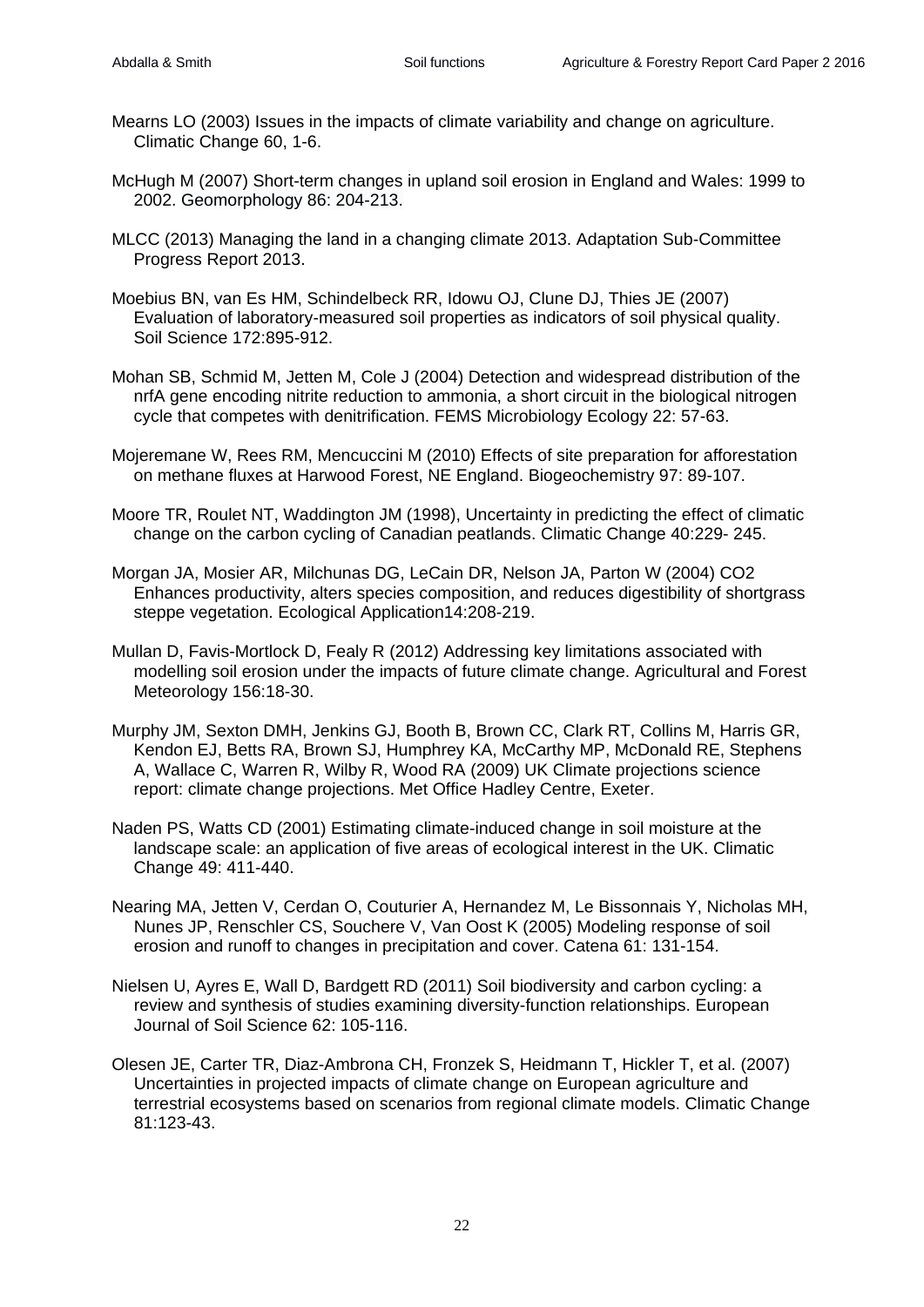- Osborne B, Saunders M, Walmsley D, Jones M, Smith P (2010) Key questions and uncertainties associated with the assessment of the cropland greenhouse gas balance, Agriculture, Ecosystems and Environment 139: 293-301.
- Passioura JB (1991). Soil structure and plant growth. Australian Journal of Soil Research 29: 717-728
- Pawson RR, Lord DR, Evans MG, Allott TEH (2008) Fluvial organic carbon flux from an eroding peatland catchment, southern Pennines, UK. Hydrology and Earth System Sciences, 12: 625-634
- Phillips RP, Finzi AC, Bernhardt ES (2011) Enhanced root exudation induces microbial feedbacks to N cycling in a pine forest under long-term  $CO<sub>2</sub>$  fumigation. Ecology Letters 14:187-194.
- Phillips RP, Meier IC, Bernhardt ES, Grandy AS, Wickings K, Finzi AC (2012) Roots and fungi accelerate carbon and nitrogen cycling in forests exposed to elevated  $CO<sub>2</sub>$ . Ecology Letters 15:1042-1049.
- Pierce FJ, Nowak P (1999) Aspects of precision agriculture. Advances in Agronomy 67:1-85.
- Piglai M, De Nobili M (1993) Relationship between soil porosity and root development and soil enzyme activity in cultivated soils. Geoderma 56:243–256
- Porporato A, Daly E, Rodriguez-Iturbe I (2005) Soil water balance and ecosystem response to climate change. Am Nat 164:625-632
- Post WM, Kwon KC (2000) Soil carbon sequestration and land-use change: processes and potential. Global Change Biology 6: 317-327.
- Powlson D, Stirling C, Jat M, Gerard B, Palm C, Sanchez P, Cassman K (2014) Limited potential of no-till agriculture for climate change mitigation. Nature Climate Change 4, 678-683.

Prescott CE (2009) Litter decomposition: what controls it and how can we alter it to sequester

more carbon in forest soils? Biogeochemistry 101:133-149.

Rees RM, Bingham IJ, Baddeley JA, Watson CA (2005)The role of plants and land management in sequestering soil carbon in temperate arable and grassland ecosystems. Geoderma 128:130-154.

- Qafoku NP (2014) Overview of different aspects of climate change effects on soils. Prepared for the U.S. Department of Energy under Contract DE-AC05-76RL01830. [http://www.](http://www/)Ntis. gov.
- Reeve and Fausey (1974) Drainage timeliness of farming operations. Drainage for agriculture. Monograph 17 (ed). Madison Wisconsin: American Society of Agronomy pp 55-66.

Reicosky DC, Archer DW (2007) Moldboard plow tillage depth and short-term carbon dioxide release. Soil Tillage Research 94:109-121.

Reinds GJ, Posch M, Leemans R (2009) Modelling recovery from soil acidification in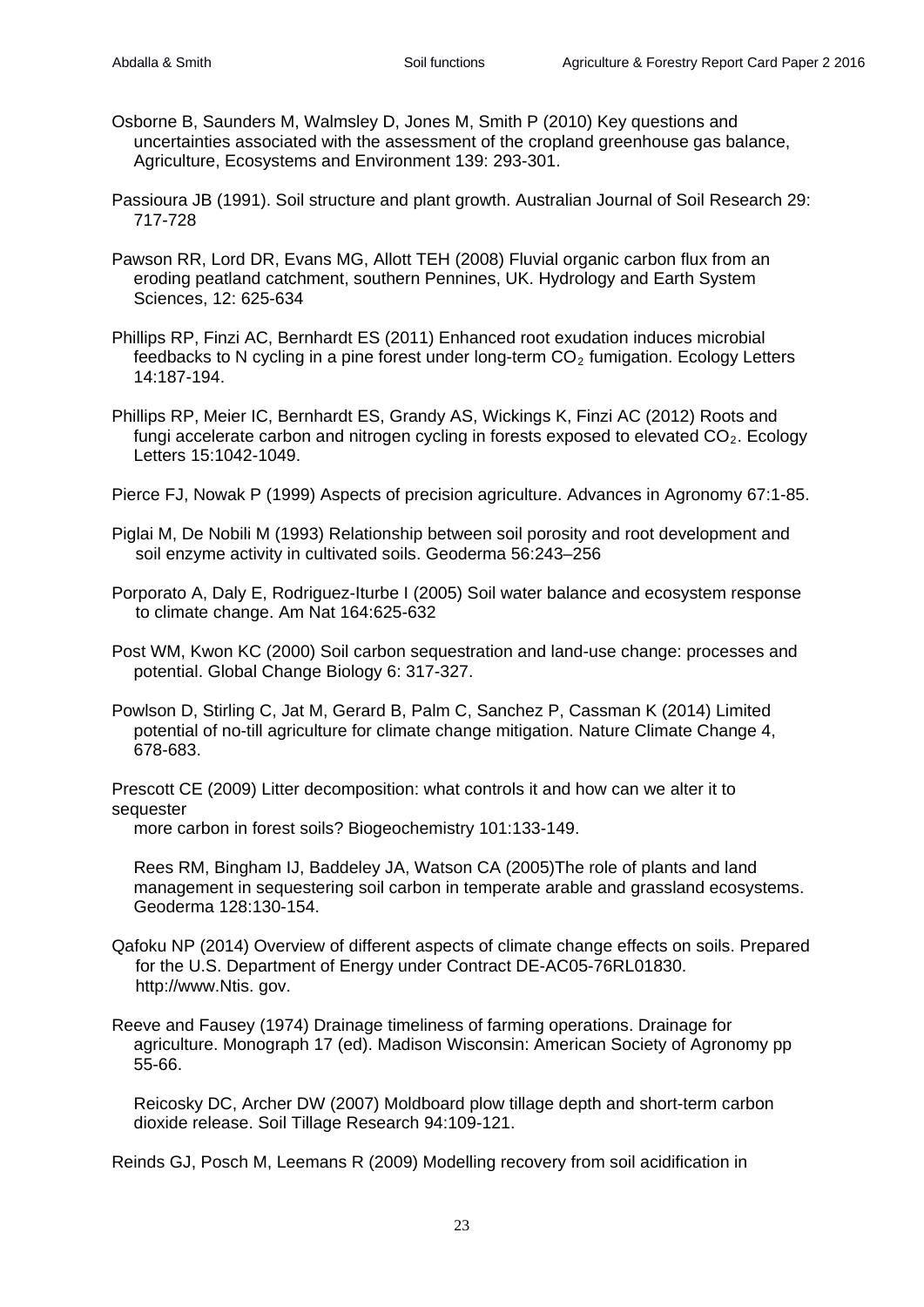European forests under climate change. Science of the Total Environment 407: 5663- 5673.

Reynolds WD, Drury CF, Tan CS, Fox CA, Yang XM (2009) Use of indicators and pore volumefunction characteristics to quantify soil physical quality. Geoderma 152:252-263.

- Reynolds B, Chamberlain PM, Poskit J et al. (2013) Countryside survey: national 'soil change' 1978–2007 for topsoils in Great Britain - acidity, carbon, and total nitrogen status. Vadose Zone Journal, 12, Available at: https://www.soils.org/publications/ citationmanager/vzj/12/2/vzj2012.0114 .
- Rimal BK, Lal R (2009) Soil and carbon losses from five different land management areas under simulated rainfall. Soil Tillage Research 106:62-70.
- Rivett MO, Smith JNW, Buss SR, Morgan P (2007) Nitrate occurrence and attenuation in the major aquifers of 523 England and Wales. Quarterly Journal of Engineering Geology and Hydrogeology 40: 335-352.
- Rounsevell MDA, Brignall AP and Siddons PA (1996). Potential climate change effects on the distribution of agricultural grassland in England and Wales. Soil Use and Management 12: 31-44.
- Rounsevell M, Evans SP, Bullock P (1999) Climate change and agricultural soils: impacts and adaptation. Climatic Change 43:683-709.
- Rosenzweig C, Hillel D (1998) Climate Change and the Global Harvest. Potential Impacts of the Greenhouse Effect on Agriculture. Oxford University Press, Inc., New York.
- Rowe EC, Emmett BA, Frogbrook ZL, Robinson DA, Hughes S (2012) Nitrogen deposition and climate effects on soil nitrogen availability: Influences of habitat type and soil characteristics. Science of the Total Environment 434: 62-70.
- Rustad LE, Campbell JL, Marion GM, Norby RJ, Mitchell MJ, Hartley AE, Cornelissen JHC, Gurevitch J (2001) A meta-analysis of the response of soil respiration, net nitrogen mineralization, and aboveground plant growth to experimental ecosystem warming. Oecologia 126:543-562.
- Schils R, Kuikman P, Liski J, Van Oijen M, Smith P, Webb J, Hiederer R (2008) Review of existing information on the interrelations between soil and climate change. European Communities, 2008 (ClimSoil). Final report. Technical report, doi:10.2779/12723.
- Schimel DS (1995) Terrestrial biogeochemical cycles: global estimates with remote sensing. Remote Sensing of Environment 51: 49-56.
- Schlesinger WH (1995) Soil respiration and changes in soil carbon stocks. Pages159- 168 in: Woodwell GM, Mackenzie FT. eds. Biotic Feedbacks in the Global Climate System: Will the Warming Feed the Warming? New York, Oxford University Press.
- Schmidt IK , Emmett BA, Tietema A et al ( 2004 ) Soil solution chemistry and element fluxes in three European heathlands and their responses to warming and drought. Ecosystems 7: 638- 649.

Schulze ED, Freibauer A (2005) Carbon unlocked from soils. Nature 437: 245-248.

Sgouridis F, Ullah S (2014) Denitrification potential of organic, forest and grassland soils in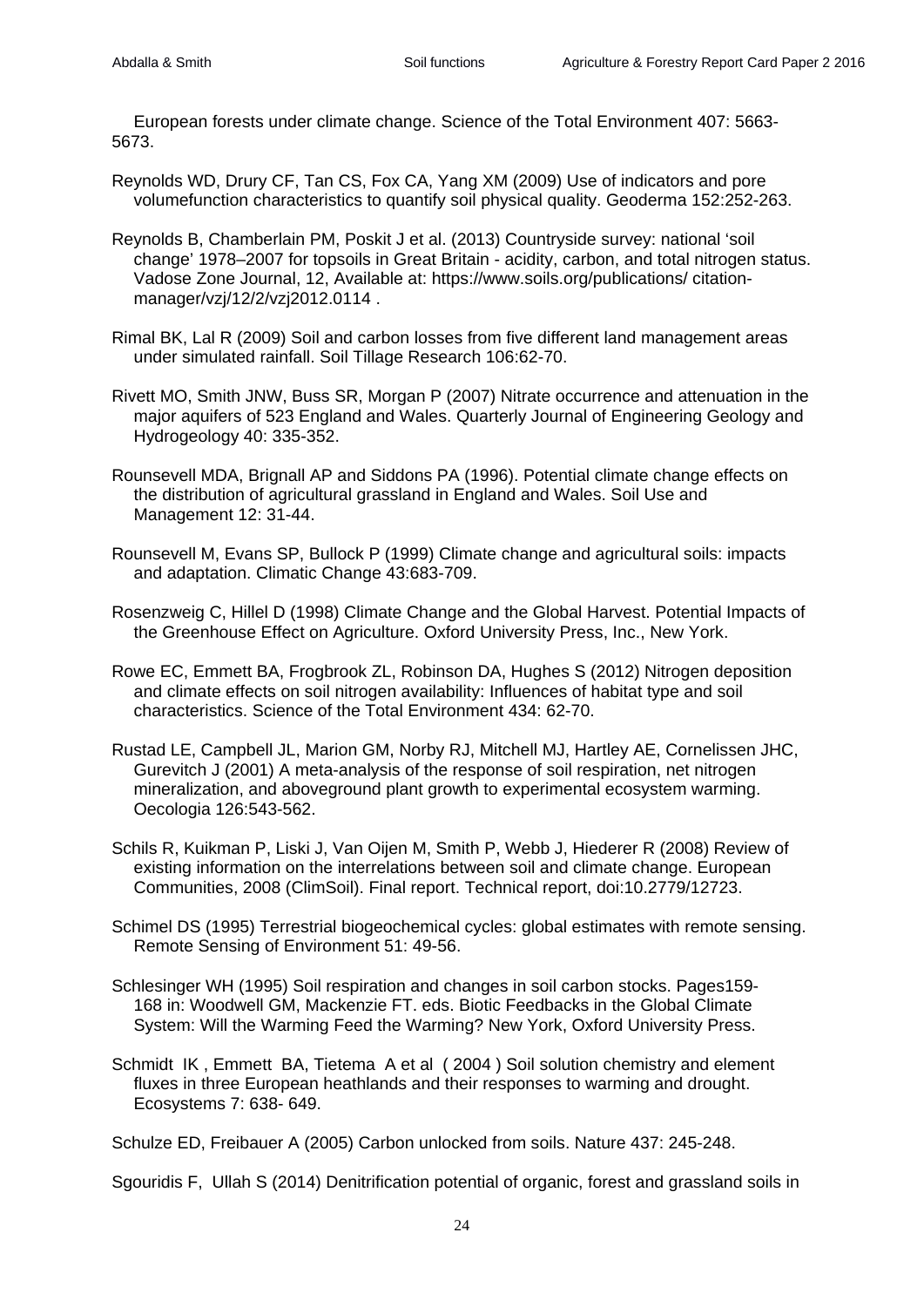the Ribble-Wyre and Conwy River catchments, UK. [Environmental Science: Processes](http://dx.doi.org/10.1039/2050-7895/2013)  [Impacts1](http://dx.doi.org/10.1039/2050-7895/2013)6: 1551-1562.

- Sheffield J, Wood EF and Roderick ML (2012) Little change in global drought over the past 60 years. Nature 491: 435-438.
- Shepherd M, Pearce B, Cormack B, Phillipps L, Cuttle S, Bhogal A, Costagin P, Unwin R (2002) An assessment of the environmental impacts of organic farming. A review for Defra-funded project OF0405 - Defra.
- Shiels AB (2006) Leaf litter decomposition and substrate chemistry of early successional species on landslides in Puerto Rico. Biotropica 38:348-53.
- Six j, Bossuyt H, Degryze S, Denef K (2004) A history of research on the link between (micro) aggregates, soil biota, and soil organic matter dynamics. Soil and [Tillage](http://www.sciencedirect.com/science/journal/01671987) [Research](http://www.sciencedirect.com/science/journal/01671987) 79: 7-31.
- Skiba U, Jones SK, Dragosits U, Drewer J, Fowler D, Rees RM, Pappa VA, Cardenas L, Chadwick D, Yamulki S, Manning AJ (2012) UK emissions of the greenhouse gas nitrous oxide. [Philosophical Transactions of the Royal Society B](http://www.ncbi.nlm.nih.gov/pmc/journals/136/) 367:1175-1185.
- Skjøth CA, Geels C (2013) The effect of climate and climate change on ammonia emissions in Europe, Atmos. Chemical Physics13:117-128.
- Smith KA, Ball T, Conen F, Dobbie KE, Massheder J, Rey A (2003) Exchange of greenhouse gases between soil and atmosphere: interactions of soil physical factors and biological processes. European Journal of Soil Science 54:779-791.
- Smith P, Smith J, Wattenbach M, Meyer J, Lindner M, Zaehle S, Hiederer R, Jones RJA, Montanarella L, Rounsevell M, Reginster I, Kankaanpää S (2006) Projected changes in mineral soil carbon of European forests, 1990-2100. Canadian Journal of Soil Science 86: 159-169.
- Smith P, Chapman SJ, Scott WA, Black HIJ, Wattenbach M, Milne R, Campbell CD, Lilly, A, Ostle N, Levy PE, Lumsdon DG, Millard P, Towers W, Zaehle S, Smith JU (2007) Climate change cannot be entirely responsible for soil carbon loss observed in England and Wales, 1978-2003. Global Change Biology13: 2605-2609.
- Smith P (2012) Soils and climate change. Current Opinion in Environmental Sustainability 4:539-544.
- Smith SE, Read DJ (1997) Mycorrhizal Symbiosis. Academic Press, New York, pp. 379-409.
- Smith SV, Renwick WH, Buddemeier RW, Crossland CJ (2001) Budgets of soil erosion and deposition for sediments and sedimentary organic carbon across the conterminous United States. Global Biogeochemical Cycles15: 697-707.
- Stanford G, Smith SJ (1972) Nitrogen mineralization potentials of soils. Soil Science Society of America Proceedings 36:465-72.
- Stopes C, Lord EI, Philipps L, Woodward L (2002) Nitrate leaching from organic farms and conventional farms following best practice. Soil Use and Management 18: 256-264.
- Stopnisek N., Gubry-Rangin C., Höfferle S., Nicol G. W., Mandic-Mulec I., Prosser J. I. (2010). Thaumarchaeal ammonia oxidation in an acidic forest peat soil is not influenced by ammonium amendment. Applied Environmental Microbiology 76: 7626-7634.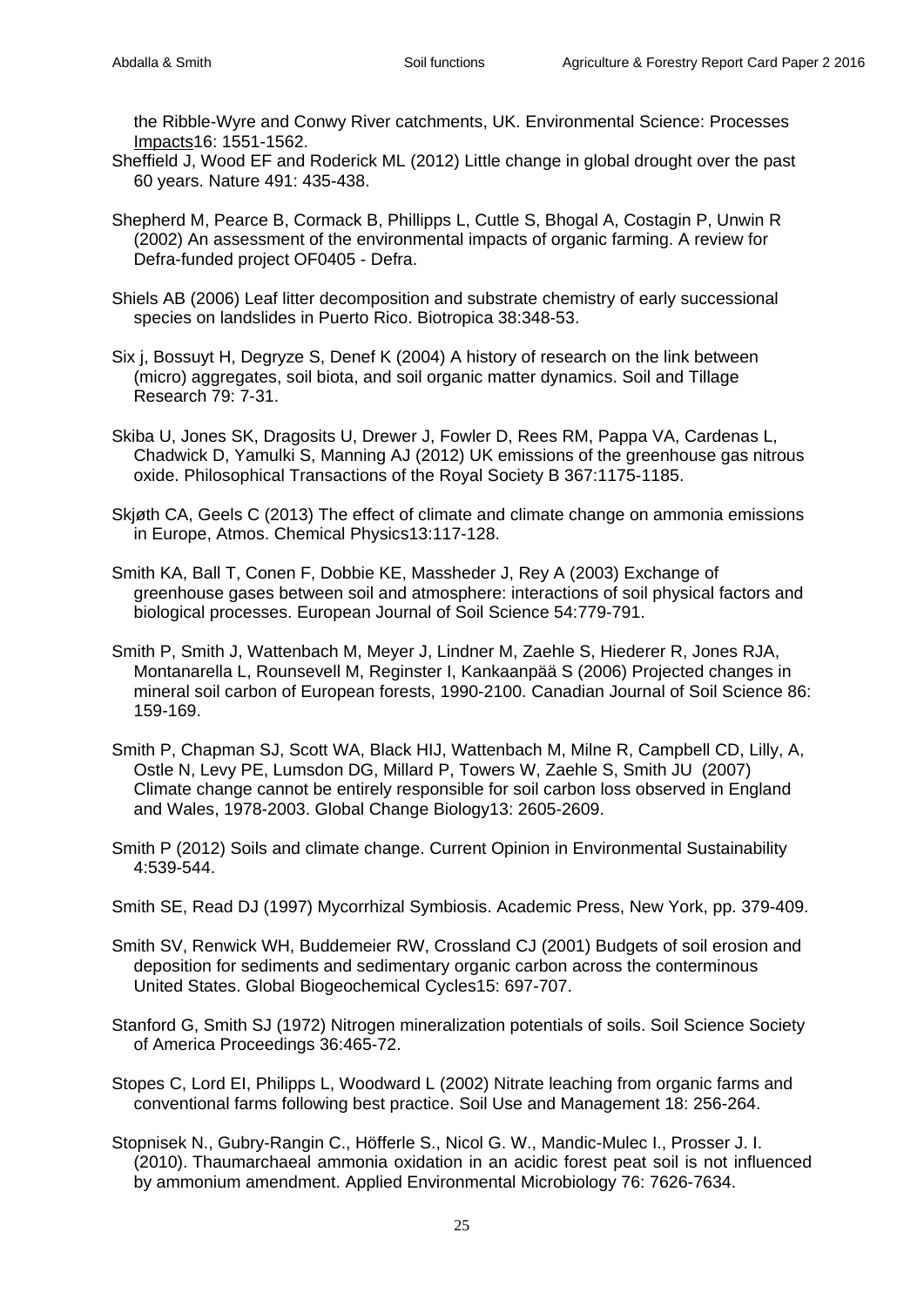- Stuart ME, Chilton PJ, Kinniburgh DG, Cooper DM (2007) Screening for long-term trends in groundwater nitrate monitoring data. Quarterly Journal of Engineering Geology and Hydrogeology 40:361-76.
- Stuart ME, Gooddy DC, Bloomfield JP, Williams AT (2011) Future impact may also be driven by economic responses to climate change. Science of the Total Environment 409: 2859-2873.
- Tate RL (1992) Soil Organic Matter: Biological and Ecological Effects Krieger. Publishing Company, Florida, USA.
- Thomson AM (2008) Inventory and projections of the UK emissions by sources and removal by sinks due to land use, land use change and forestry (Ed.). London. Defra climate. Energy and ozone. Science and analysis division.
- Thomsen IK (2005) Crop N utilization and leaching losses as affected by time and method of application of farmyard manure. European Journal of Agronomy 22: 1-9.
- Van Veen JA, Liljeroth E, Lekkerkerk LJA, Van De Geijn SC (1991) Carbon fluxes in plant– soil systems at elevated atmospheric carbon dioxide levels. Ecological Applications 1:175-181.
- Vinther FP, Dahlmann-Hansen L (2005) Effects of ridging on crop performance and symbiotic  $N_2$  fixation in fababean (Vicia faba L.). Soil Use and Management 21:205-211.
- Waddington JM, Day SM (2007) Methane emissions from a peatland following restoration. Journal of Geophysical Research: Biogeosciences112: G03018.
- Webb J, Loveland PJ, Chambers BJ, Mitchell R Garwood T (2001). The impact of modern farming practices on soil fertility and quality in England and Wales. Journal of Agricultural Science 137:127-138.
- West TO, Post WM (2002) Soil organic carbon sequestration rates by tillage and crop rotation: a global data analysis. Soil Science Society of America Journal 66: 1930-1946.
- White RE, Wellings SR, Bell JP (1983) Seasonal variations in nitrate leaching in structured clay soils under mixed land use. Agricultural Water Management 7: 391-410.
- Williams JR, Nearing MA, Nicks A, Skidmore E, Valentine C, King K, Savabi R (1996) Using soil erosion models for global change studies. Journal of Soil and Water Conservation 51: 381-385.
- Worrall F, Burt T, Shedden R (2003) Long term records of riverine dissolved organic matter. Biogeochemistry 64:165-178.
- Worrall F, Burt T, Adamson JK (2004) Can climate change explains increases in DOC flux from upland catchments? Science of the Total Environment 326: 95-112.
- Worrall F, Burt TP (2004) Time series analysis of long term river DOC records. Hydrological. Processes18:893-911.